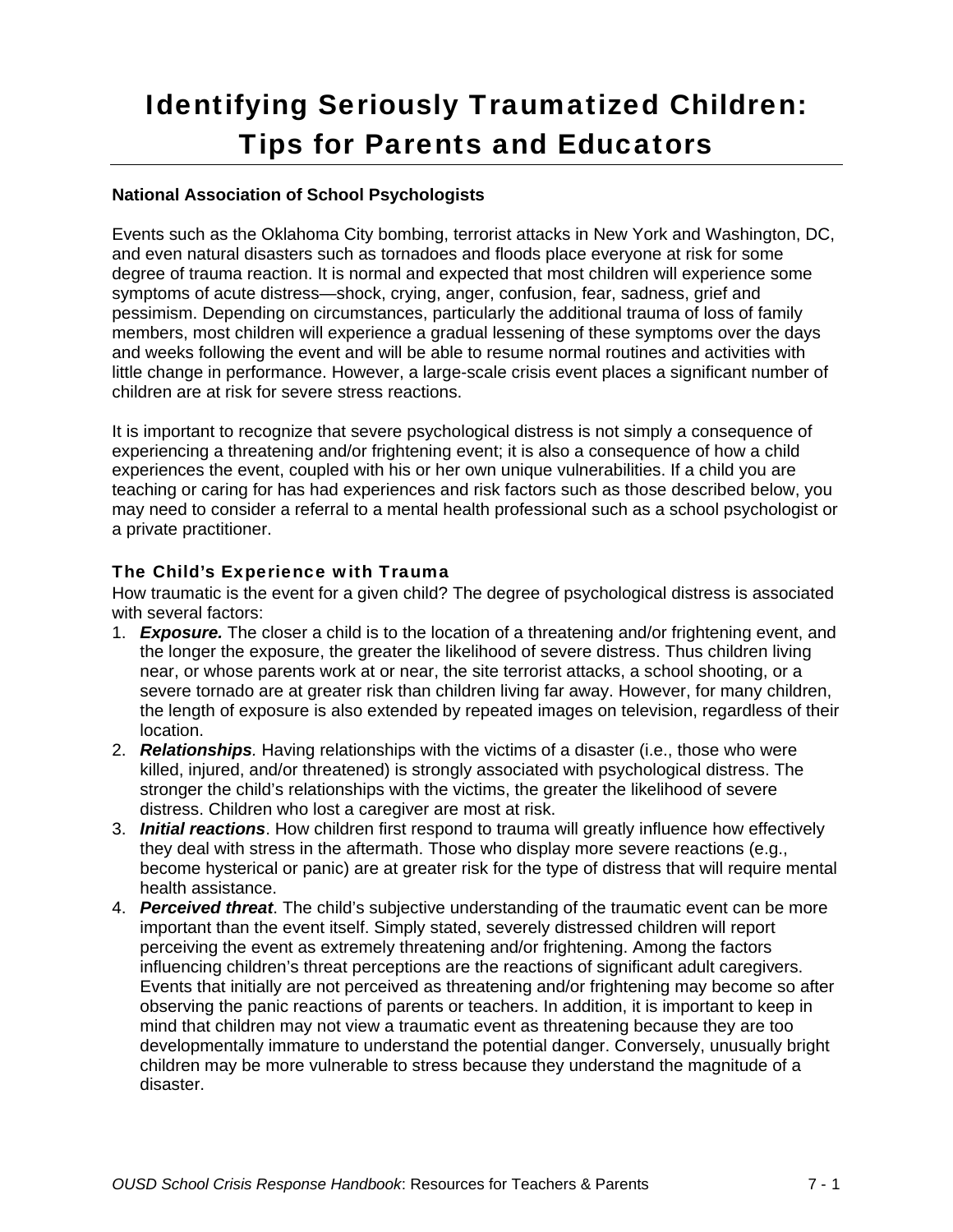## Personal Factors Related to Severe Distress

Personal experiences and characteristics can place children at risk for severe stress reactions following traumatic events. These include the following

- 1. *Family factors*. Children who are not living with a nuclear family member, have been exposed to family violence, have a family history of mental illness, and/or have caregivers who are severely distressed by the disaster are more likely themselves to be severely distressed.
- 2. *Social factors*. Children who must face a disaster without supportive and nurturing friends or relatives suffer more than those who have at lease one source of such support.
- 3. *Mental health*. The child who had mental health problems (such as depression or anxiety disorders) before experiencing a disaster will be more likely to be severely distressed by a traumatic event.
- 4. *Developmental level*. Although young children, in some respects, may be protected from the emotional impact of traumatic events (because they don't recognize the threat), *once they perceive a situation as threatening,* younger children are more likely to experience severe stress reactions than are older children.
- 5. *Previous disaster experience*. Children who have experienced previous threatening and/or frightening events are more likely to experience severe reactions to a subsequent disaster event severe psychological distress.

## Symptoms of Severe Stress Disorders

The most severely distressed children are at risk for developing conditions known as Acute Stress Disorder (ASD) or Posttraumatic Stress Disorder (PTSD). Only a trained mental health professional can diagnose ASD and/or PTSD, but there are symptoms that parents, teachers, and caregivers can look out for in high-risk children. Symptoms for ASD and PTSD are similar and include:

- 1. *Re-experiencing of the trauma during play or dreams.* For example, children may: repeatedly act out what happened when playing with toys; have many distressing dreams about the trauma; be distressed when exposed to events that resemble the trauma event or at the anniversary of the event; act or feel as if the event is happening again.
- 2. *Avoidance of reminders of the trauma and general numbness to all emotional topics.* For example, children may avoid all activities that remind them of the trauma; withdraw from other people; have difficulty feeling positive emotions.
- 3. *Increased "arousal" symptoms.* For example, children may have difficulty falling or staying asleep; be irritable or quick to anger; have difficulty concentrating; startle more easily.

ASD is distinguished from PTSD primarily in terms of *duration*. Symptoms of ASD occur within four weeks of the traumatic event, but then go away. If a youngster is diagnosed with ASD and the symptoms continue beyond a month, your child's mental health professional may consider changing the diagnosis to PTSD.

## Know the Signs and Get Help if Necessary

Parents and other significant adults can help reduce potentially severe psychological effects of a traumatic event by being observant of children who might be at greater risk and getting them help immediately. Knowledge of the factors that can contribute to severe psychological distress (e.g., closeness to the disaster site, familiarity with disaster victims, initial reactions, threat perceptions and personal vulnerabilities) can help adults distinguish those children who are likely to manage their distress more or less independently from those who are likely to have difficulties that may require mental health assistance.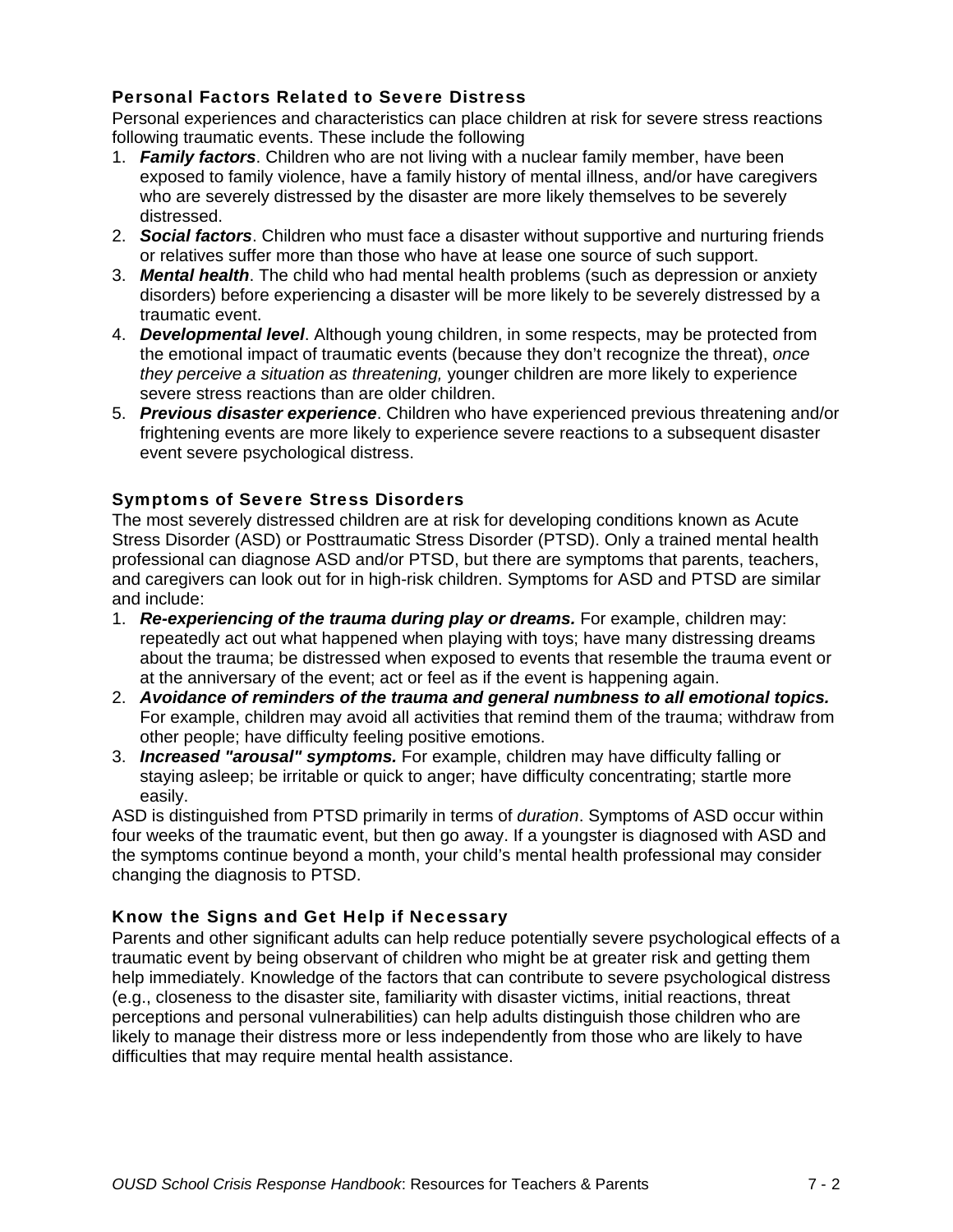The mental health service providers who are part of the school system—school psychologists, social workers and counselors—can help teachers, administrators and parents identify children in need of extra help and can also help identify appropriate referral resources in the community. Distinguishing "normal" from extreme reactions to trauma requires training and any concern about a child should be referred to a mental health professional.

For further information about the signs and symptoms of AST and PTSD in children and adolescents, please refer to the National Center for PTSD at the following website: *http://www.ncptsd.org/facts/specific/fs\_children.html* or the National Association of School Psychologists *www.nasponline.org*

*Adapted from "Identifying Psychological Trauma Victims," by Stephen E. Brock . In* Best Practices in School Crisis Prevention and Intervention*, edited by S. E. Brock, P. J. Lazarus, and S. J. Jimerson (2001), National Association of School Psychologists. Modified from the article posted on the NASP website in September 2001.* 

**© 2002, National Association of School Psychologists, 4340 East West Highway, Suite 402, Bethesda, MD 20814, (301) 657-0270, Fax (301) 657-0275;** *www.nasponline.org*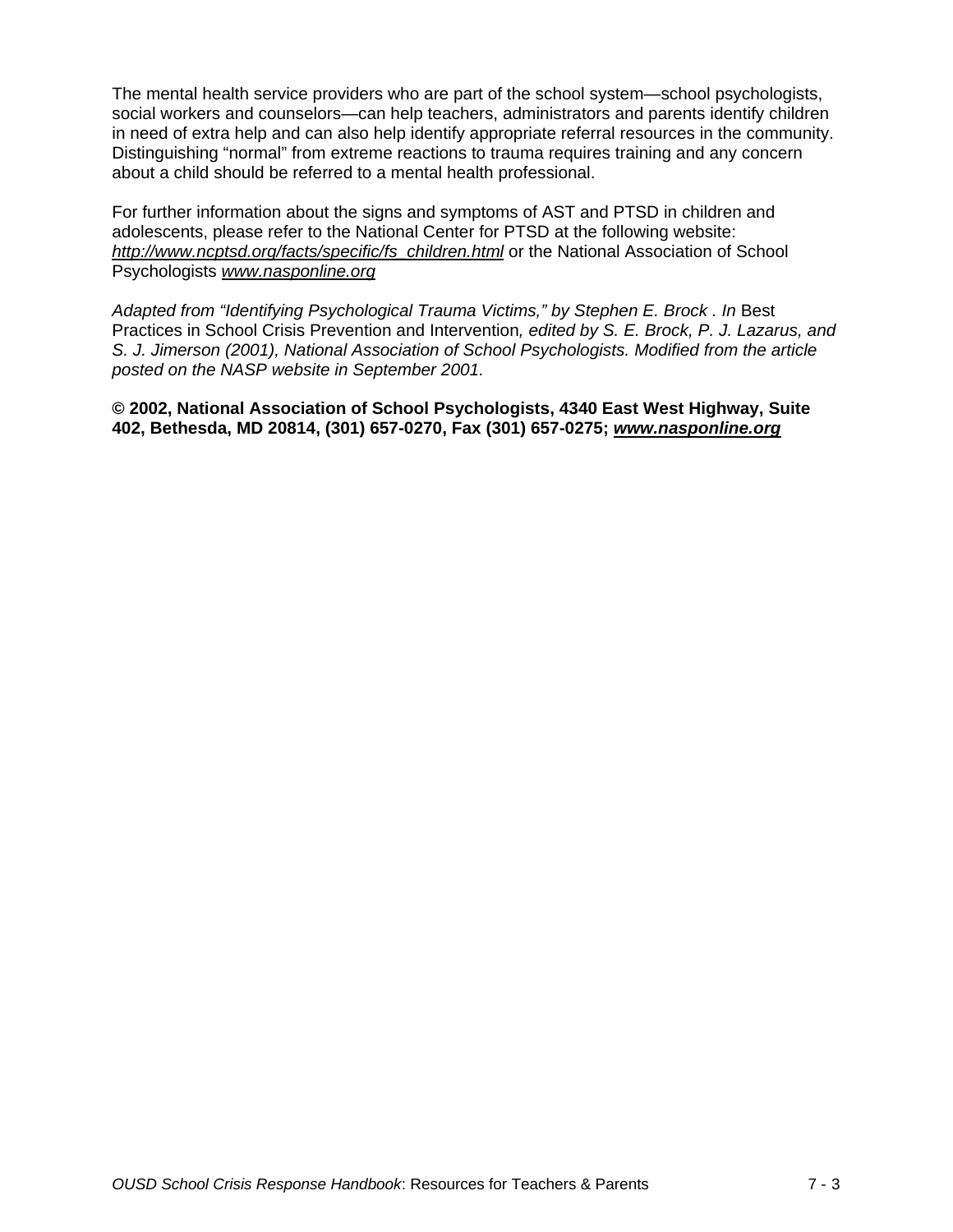## Guidelines for Working with Traumatized Children

The following guidelines are intended to shape caregiver interactions.

**Don't be afraid to talk about the traumatic event.** Children do not benefit from "not thinking about it" or "putting it out of their minds." If a child senses that his/her caretakers are upset about the event, they will not bring it up. In the long run, this only makes the child's recovery more difficult. Don't bring it up on your own, but when the child brings it up, don't avoid discussion, listen to the child, answer questions, provide comfort and support. We often have no good verbal explanations, but listening and not avoiding or over-reacting to the subject and then comforting the child will have a critical and long-lasting positive effect.

**Provide a consistent, predictable pattern for the day.** Make sure the child knows the pattern. When the day includes new or different activities, tell the child beforehand and explain why this day's pattern is different. Don't underestimate how important it is for children to know that their caretakers are 'in control.' It is frightening for traumatized children (who are sensitive to control) to sense that the people caring for them are, themselves, disorganized, confused and anxious. There is no expectation of perfection, however, when caretakers are overwhelmed, irritable or anxious; simply help the child understand why, and that these reactions are normal and will pass.

**Be nurturing, comforting, and affectionate, but be sure that this is in an appropriate "context."** For children traumatized by physical or sexual abuse, intimacy is often associated with confusion, pain, fear and abandonment. Providing hugs, kisses and other physical comfort to younger children is very important. A good working principle for this is to provide this for the child when he/she seeks it. When the child walks over and touches, return in kind. The child will want to be held or rocked — go ahead. On the other hand, try not to interrupt the child's play or other free activities by grabbing them and holding them. Do not tell or command them to 'give me a kiss' or 'give me a hug.' Abused children often take commands very seriously. It reinforces a very malignant association linking intimacy/physical comfort with power (which is inherent in a caretaking adult's command to 'hug me').

**Discuss your expectations for behavior and your "style of discipline" with the child.** Make sure that there are clear rules, and consequences for breaking the rules. Make sure that both you and the child understand beforehand the specific consequences for compliant and noncompliant behaviors. Be consistent when applying consequences. Use flexibility in consequences to illustrate reason and understanding. Utilize positive reinforcement and rewards. Avoid physical discipline.

**Talk with the child.** Give them age-appropriate information. The more the child knows about who, what, where, why and how the adult world works, the easier it is to 'make sense' of it. Unpredictability and the unknown are two things which will make a traumatized child more anxious, fearful, and therefore, more symptomatic. They will be more physically active, impulsive, anxious, aggressive and have more sleep and mood problems. Without factual information, children (and adults) 'speculate' and fill in the empty spaces to make a complete story or explanation. In most cases, the child's fears and fantasies are much more frightening and disturbing than the truth. Tell the child the truth — even when it is emotionally difficult. If you don't know the answer yourself, tell the child. Honesty and openness will help the child develop trust.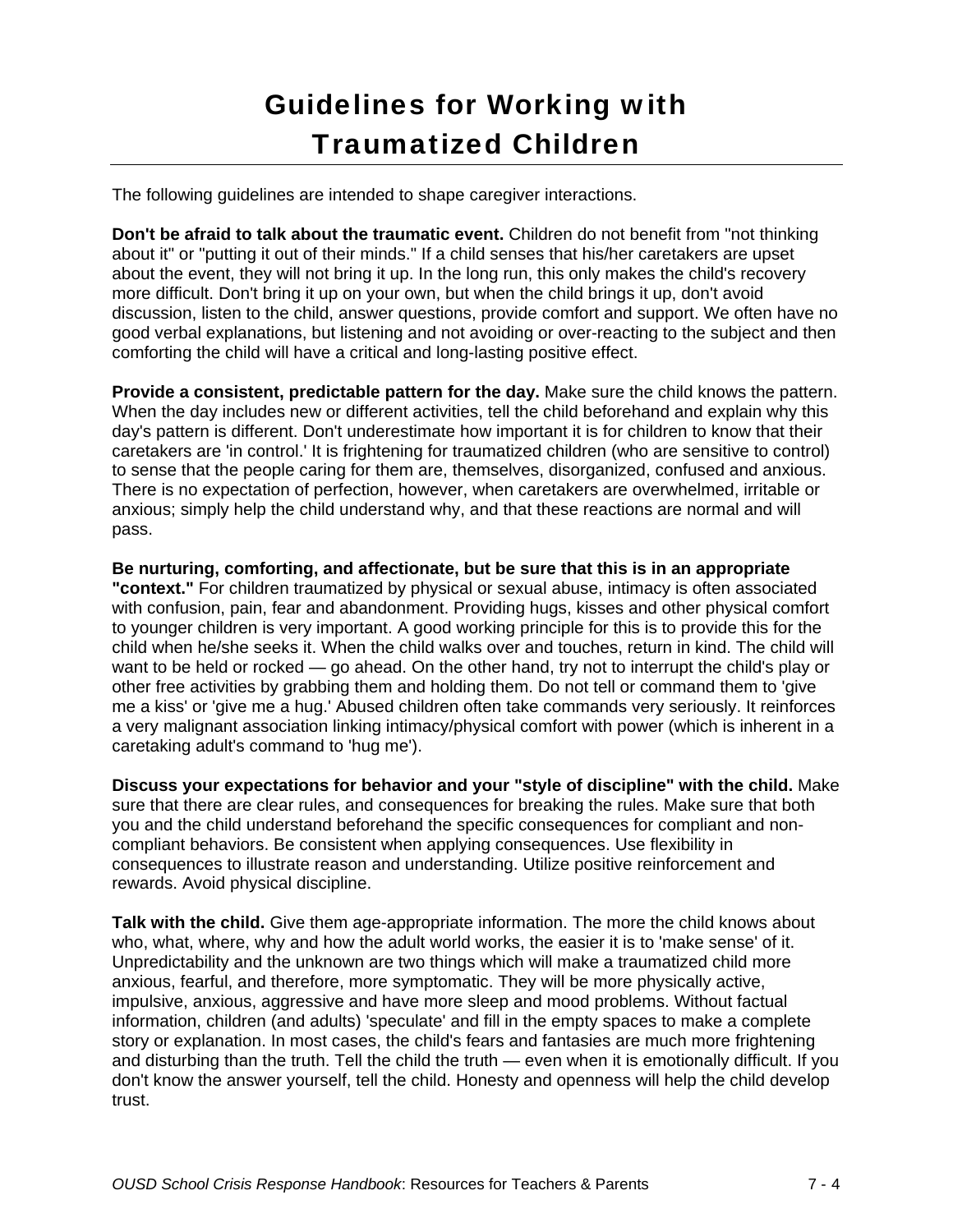**Watch closely for signs of re-enactment** (e.g., in play, drawing, behaviors), **avoidance** (e.g., being withdrawn, daydreaming, avoiding other children) **and physiological hyper-reactivity** (e.g., anxiety, sleep problems, behavioral impulsivity)**.** All traumatized children exhibit some combination of these symptoms in the acute post-traumatic period. Many exhibit these symptoms for years after the traumatic event. When you see these symptoms, it is likely that the child has had some reminder of the event, either through thoughts or experiences. Try to comfort and be tolerant of the child's emotional and behavioral problems. These symptoms will wax and wane, sometimes for no apparent reason. The best thing you can do is to keep some record of the behaviors and emotions you observe (keep a diary) and try to observe patterns in the behavior.

**Protect the child.** Do not hesitate to cut short or stop activities which are upsetting or retraumatizing for the child. If you observe increased symptoms in a child that occur in a certain situation or following exposure to certain movies, activities and so forth, avoid these activities. Try to restructure or limit activities that cause escalation of symptoms in the traumatized child.

**Give the child "choices," and some sense of control.** When a child, particularly a traumatized child, feels that they do not have control of a situation, they will predictably get more symptomatic. If a child is given some choice or some element of control in an activity or in an interaction with an adult, they will feel safer, comfortable and will be able to feel, think and act in a more 'mature' fashion. When a child is having difficulty with compliance, frame the 'consequence' as a choice for them: "You have a choice: you can choose to do what I have asked or you can choose something else, which you know is . . . " Again, this simple framing of the interaction with the child gives them some sense of control and can help defuse situations where the child feels out of control and therefore, anxious.

**If you have questions, ask for help.** These brief guidelines can only give you a broad framework for working with a traumatized child. Knowledge is power; the more informed you are, the more you understand the child, the better you can provide them with the support, nurturance and guidance.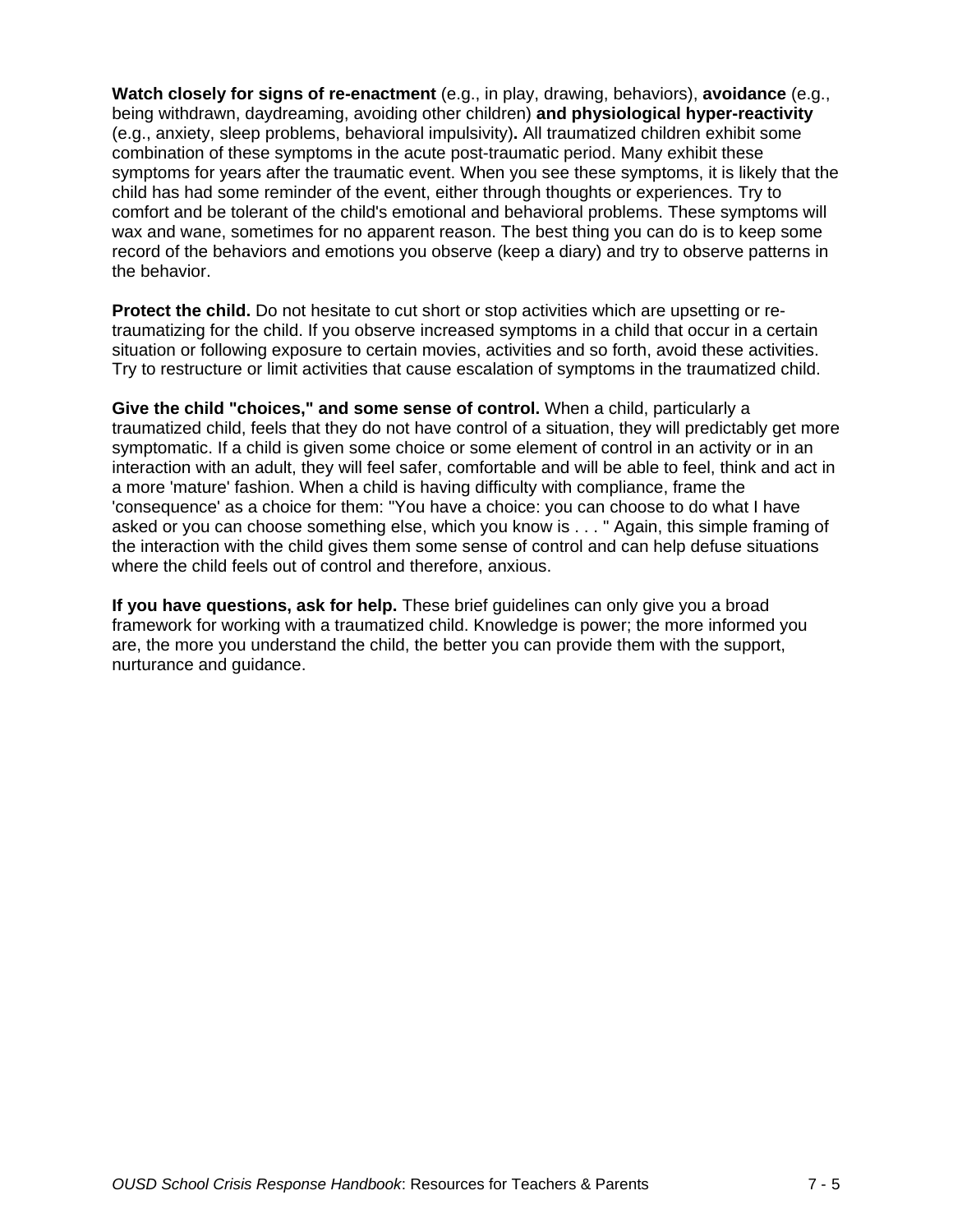# Tips for Parents: Helping Your Child after a Crisis

Children may be especially upset and express feelings about the crisis. These reactions are normal and usually will not last long.

Listed below are some problems you may see in your children:

- 1. Excessive fear of darkness, separation, or being alone
- 2. Clinging to parents, fear of strangers
- 3. Worry
- 4. Increase in immature behaviors
- 5. Not wanting to go to school
- 6. Changes in eating/sleeping behaviors
- 7. Increase in either aggressive behavior or shyness
- 8. Bedwetting or thumb sucking
- 9. Persistent nightmares
- 10. Headaches or other physical complaints

The following will help your child:

- 1. Talk with your child about his/her feelings about the disaster. Share your feelings, too.
- 2. Talk about what happened. Give your child information he/she can understand.
- 3. Reassure your child that you are safe and together. You may need to repeat this reassurance often.
- 4. Hold and touch your child often.
- 5. Spend extra time with your child at bedtime.
- 6. If you feel your child is having problems at school, talk to his/her teacher so you can work together to help your child.

Please reread this sheet from time to time in the coming months. Usually a child's emotional response to a crisis or disaster will not last long, but some problems may be present or recur for many months afterward. Your school-based mental health provider or community mental health center is staffed by counselors skilled in talking with people impacted by trauma.

(Source: California Department of Mental Health)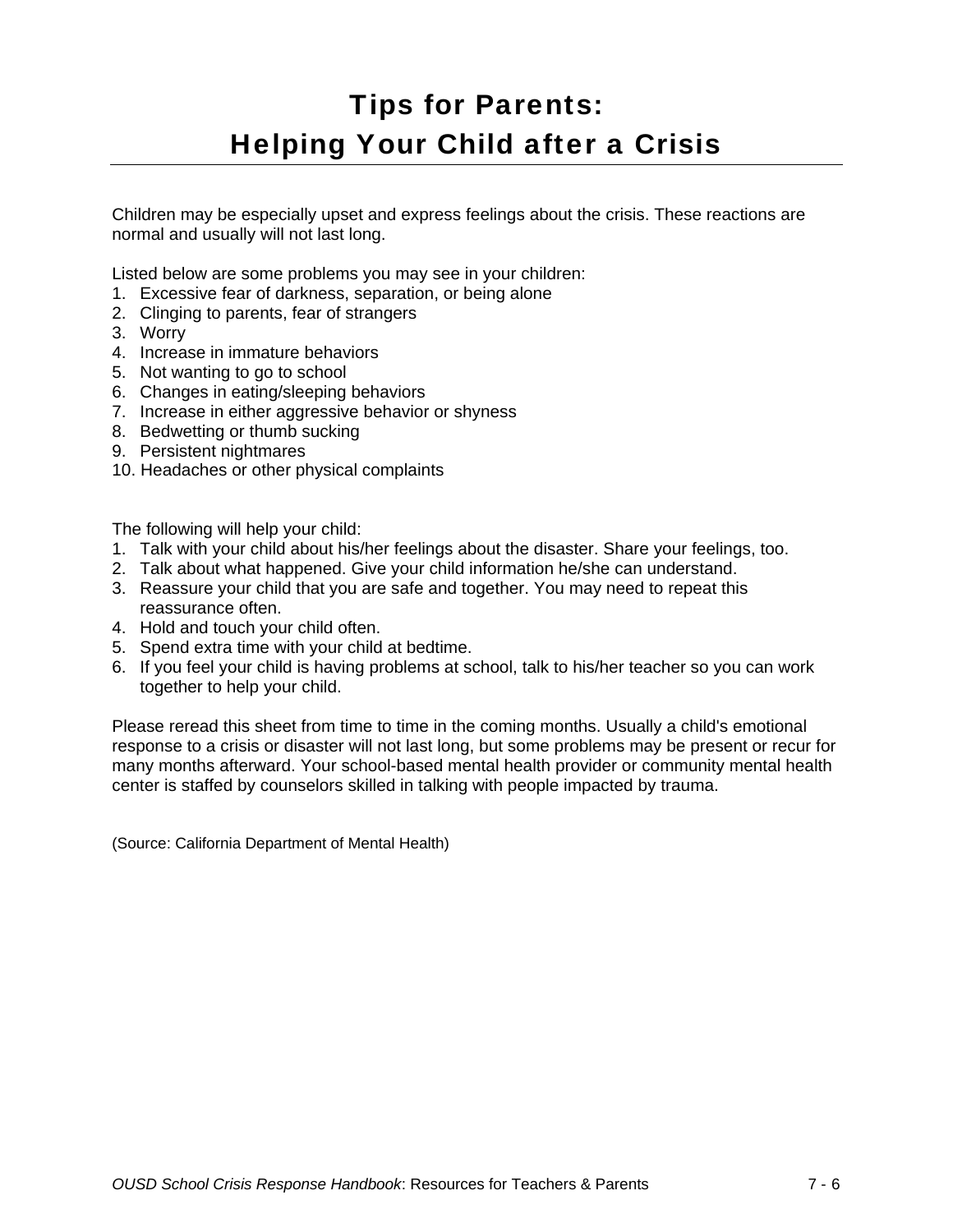# Tips for Teachers: Helping Children Following a Crisis

The following descriptions of children's basic needs, as well as suggestions for meeting them, may be helpful in dealing with children's reactions to a traumatic event:

## Children and adults need facts

- Explain the traumatic event: What happened, when and to whom.
- Explain to students what the school is planning in response to the event.

#### Children and adults need opportunities to share feelings and experiences

- Children and adults need opportunities to talk and share their feelings and experiences; talking helps diminish anxieties.
- Adults need to share their own feelings (appropriately) so children will have "permission" to share theirs.
- Drawing what the crisis or other event looks like and describing the pictures may help get at unexpressed feelings.

## Children need to be together with adults and family members

- Children may be fearful of being separated from their parents or caregivers and not knowing if they are safe
- Assist students to contact their parents as soon as possible.
- In the meantime, assume the role of caregiver for the children in your vicinity.
- Implement a buddy system with classmates.
- Do not leave children alone.

## Children need to be engaged in activities

- Activities are important to help children gain control over their emotions and environment
- Encourage children to draw down or draw their thoughts and feelings and share them as a group to help cultivate support and normalize reactions
- Use classroom materials and recreational games to structure time

(Source: Los Angeles Unified School District Psychological Services)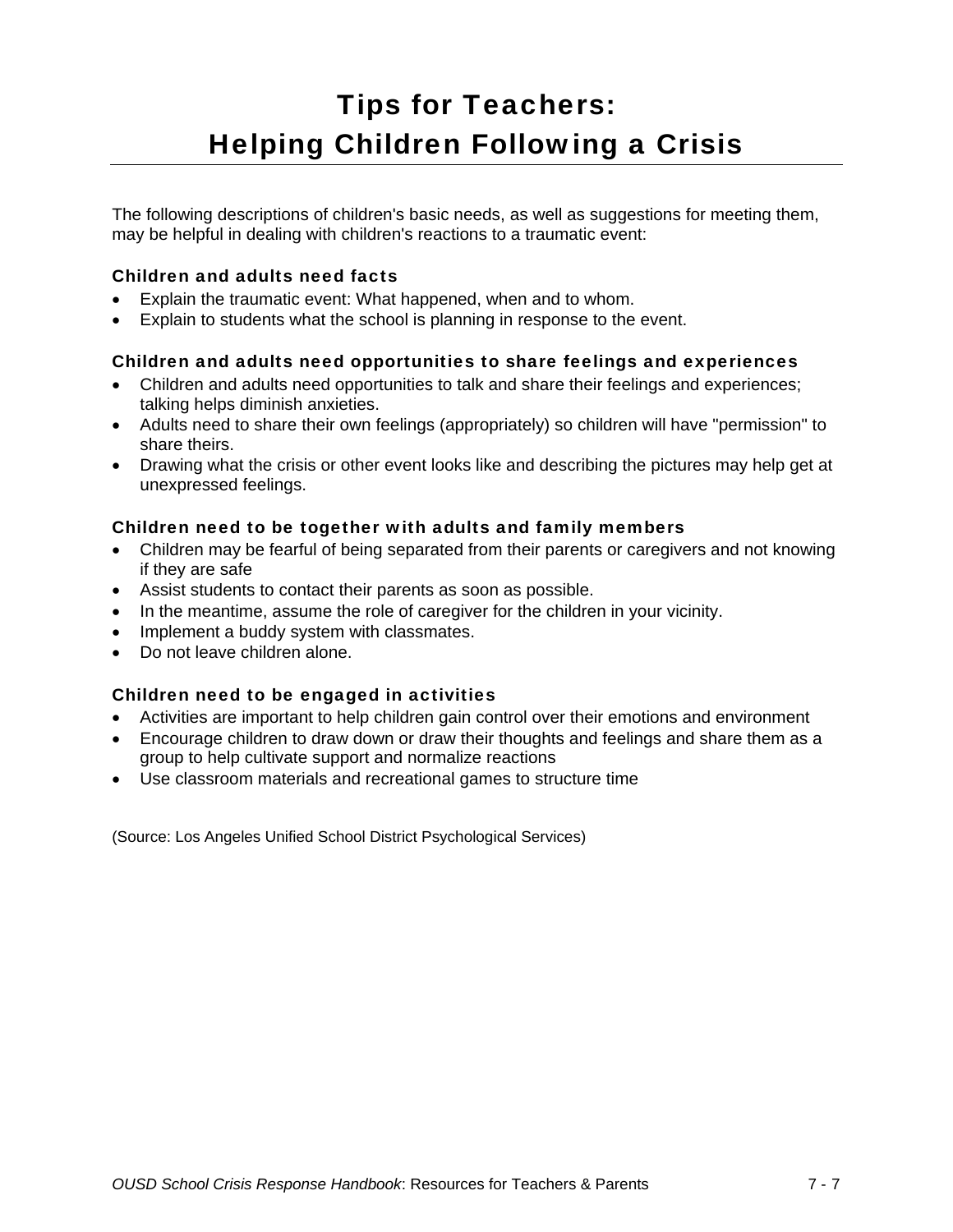# Helping Children with Special Needs: Tips for School Personnel and Parents

### **National Association of School Psychologists**

When a crisis event occurs—in school, in the community or at the national level—it can cause strong and deeply felt reactions in adults and children, especially those children with special needs. Many of the available crisis response resources are appropriate for use with students with disabilities, provided that individual consideration is given to the child's developmental and emotional maturity. Acts of healing such as making drawings, writing letters, attending memorial ceremonies and sending money to relief charities are important for all children.

How adults express their emotions will influence the reactions of children and youth. Further, children with disabilities (e.g., emotional, cognitive, physical, etc.) will react to the trauma and stress based on their past experience and awareness of the current situation. Caregivers and school personnel who know a child well can best predict his or her reactions and behaviors because they have observed the child's response to stress in the past.

#### Triggers and Cues

Children with disabilities generally have specific "triggers"—words, images, sounds, etc.-- that signal danger or disruption to their feelings of safety and security. Again, these are specific to each child but come from past experiences, association with traumas, seeing fear in adults, etc. Children tend to develop their own "cues" in response to these trigger events, warning signals that adults can "read" to understand that the child is having difficulty. These cues may include facial expressions or nervous tics, changes in speech patterns, sweating, feeling ill, becoming quiet or withdrawn, complaining or getting irritable, exhibiting a fear or avoidance response, etc.

When adults anticipate these triggers or observe these cues, they should provide assurance, support and attention as quickly as possible. If adults miss these cues, children may escalate their behavior to a point where they completely lose control. If this occurs, adults need to remove the child to the safest place available, allow the child to calm down, and then talk to the child about the triggering fears or situation.

Because parents and teachers see children in different situations, *it is essential that they work together to share information about triggers and cues*. This is best done on a regular basis, such as during the IEP meeting or a periodic review meeting, rather than in response to a crisis. However, when a crisis occurs, parents, case managers and others who work with the child should meet to briefly discuss specific concerns and how to best address the child's needs in the current situation.

In the context of prevention and the development of effective IEPs, some children need specific training and interventions to help them to develop self-control and self-management skills and strategies. During the teaching process, these skills and strategies should be taught so they can be demonstrated successfully under stressful conditions (e.g., school crises, terrorism, and tornado) so that children can respond appropriately and effectively. Adults should still expect that children will demonstrate their self-control skills with less efficiency when confronted by highly unusual or stressful situations.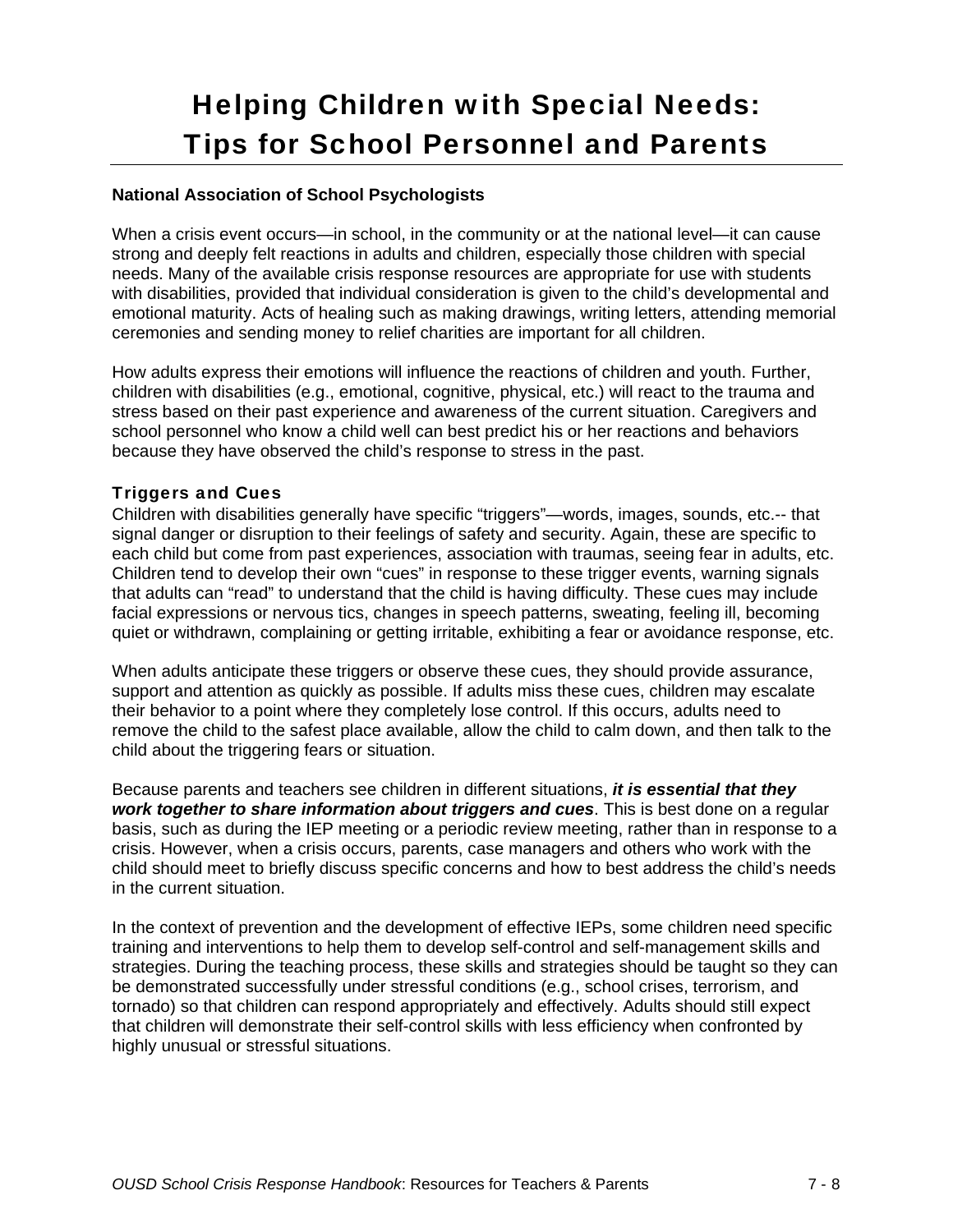## **Tips for Special Populations**

All children benefit from concrete information presented at the proper level of understanding, and maturity. Helping all children to stop and think about their reactions and behavior, especially with regard to anger and fear, is recommended and often necessary in order for them to make "good choices." For some students with behavioral disorders, training in anger management, coping and conflict resolution skills are important additions to a comprehensive intervention program. The following information addresses specific, additional considerations for children with special needs.

## Autism

Children with autism pose very difficult challenges to caregivers. It is difficult to know how much information a nonverbal child is absorbing from television and conversations. It is important to pay close attention to the cues they may provide regarding their fears and feelings and provide them with ways to communicate. Remember that any change in routine may result in additional emotional or behavioral upset. If the child's environment must be changed (e.g., an evacuation, the absence of a parent), try to maintain as much of the normal routine (e.g., meals, play, bedtime) as possible—even in the new environment. In addition, try to bring concrete elements from the child's more routine environment (e.g., a toy, blanket, doll, eating utensils) into the new environment to maintain some degree of "sameness" or constancy.

Many students with autism can be helped to comprehend behavior they observe but poorly understand through the use of "social stories." The parent or teacher's explanation of what is happening can be reduced to a social story. A storybook can then be kept by the child to help reinforce the information on a concrete, basic level. For further information on the use of social stories visit the Autism Homepage at http://members.spree.com/autism/socialstories.htm. Verbal children with autism may state a phrase repeatedly, such as, "we are all going to die." This type of statement will serve to isolate the child socially from his peers and other adults. To help the child avoid such statements, it will be necessary to provide very concrete information about the situation and appropriate ways to react and respond that are within the child's skill level.

## Cognitive Limitations

Children with *developmental or cognitive impairments* may not understand events or their own reactions to events and images. Teachers and caregivers need to determine the extent to which the child understands and relates to the traumatic event. Some lower functioning children will not be able to understand enough about the event to experience any stress, while some higher functioning children with cognitive impairments may understand the event but respond to it like a younger child without disabilities.

Overall, children with cognitive limitations may respond to traumatic events based more on their observations of adult and peer emotions rather than the verbal explanations that they may receive. Discussions with them need to be specific, concrete and basic; it may be necessary to use pictures in explaining events and images. These children will need concrete information to help them understand that images of suffering and destruction are in the past, far away (if true) and that they are not going to hurt them. A parent may offer words of reassurance such as, "We are lucky to have the Red Cross in our community to help all the families who were hurt by the flood;" "The boys who brought the guns to school are in jail, they can't hurt anyone else now."

## Learning Disabilities

Students with learning disabilities (LD) may or may not need supports that are different from students without disabilities, depending upon their level of emotional maturity and ability to understand the concepts discussed. Many students with LD are able to process language and apply abstract concepts without difficulty, while others have specific deficits in these skills. In particular, some students with LD interpret very literally; therefore teachers and parents need to choose their words carefully to insure the child will not misinterpret. For example, even referring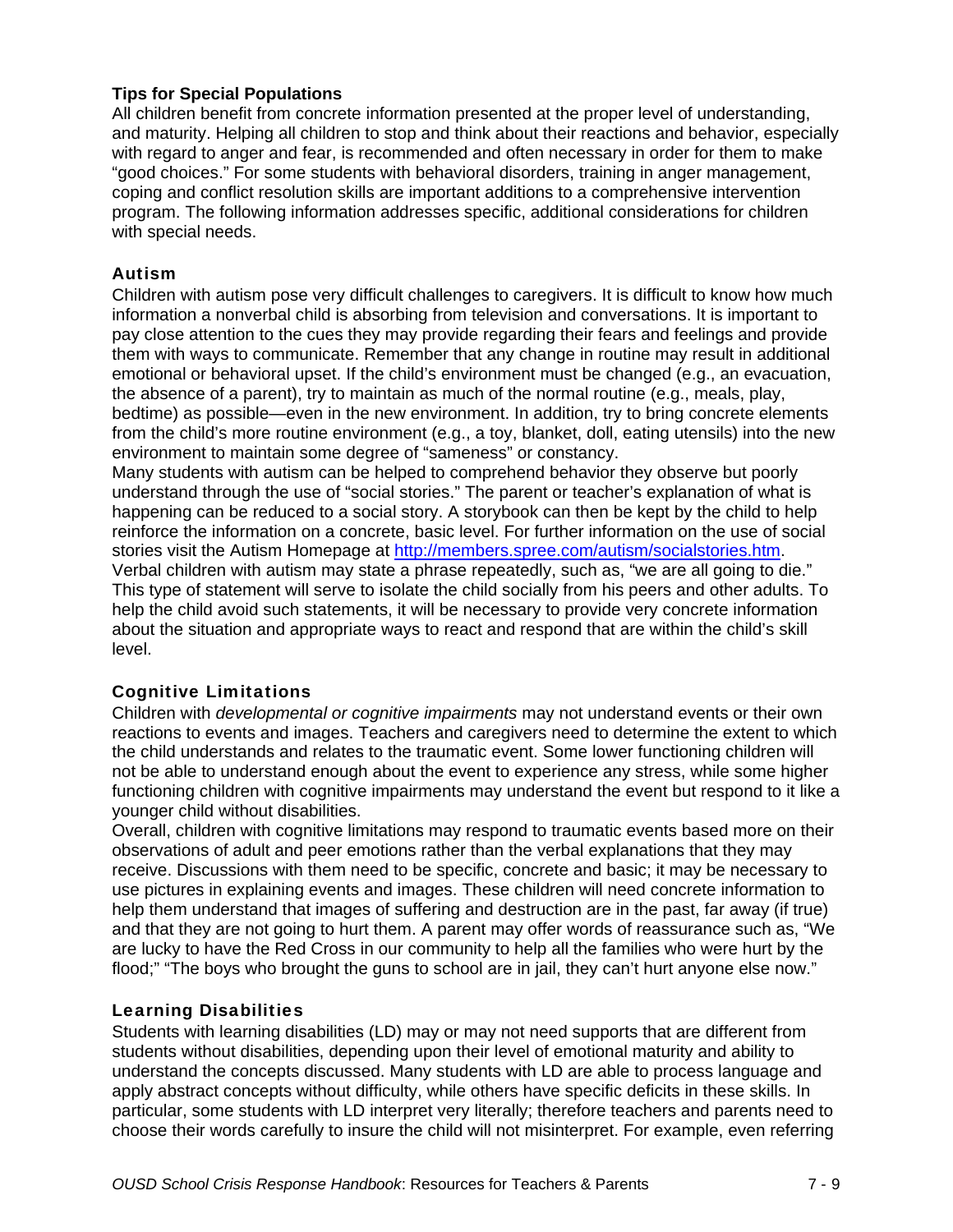to terrorism as "acts of war" may confuse some children who interpret language literally; they may envision foreign soldiers, tanks and fighter planes attacking America.

If your child or student appears to have difficulty following the news reports and class discussions of the traumatic events and their aftermath, reinforce verbal explanations with visual materials; use concrete terms in discussion; check for understanding of key vocabulary.

Remember that some students with LD have difficulty with time and space concepts, and may be confused by what they see on television-- they may have difficulty understanding what happened when, what is likely to happen next, etc. They may also be uncertain as to where these events took place and might benefit from looking at simple maps.

Some students with LD have difficulties with social skills and self-management, and may need additional instruction in anger control, tolerance of individual differences and self-monitoring. Additionally, some of the tips listed for children with cognitive impairments may be applicable to some students with LD who, despite their higher cognitive ability, have similar difficulties with verbal learning, memory and communication.

## Visual, Hearing or Physical Limitations

Children who do not possess developmental or cognitive impairments but who are *visually impaired, hearing impaired or physically challenged* will understand, at their level of development, what is happening and may become frightened by the limitations their disability poses on them. In your explanations, be honest but reassuring. Safety and mobility are major concerns for students challenged by visual, hearing and physical impairments. As with all children, they need to know that they are going to be safe and that they can find a safe place in an emergency. Review safety plans and measures with them, provide lots of reassurance, and practice with them, if necessary. When explaining plans that may take them into unfamiliar territory, provide them with very simple and explicit explanations. Students with visual impairments will need to have the area carefully described to them, while the students challenged by physical or hearing impairments may need visual aids as to what they have to do and where they have to go.

- **Vision-impaired:** The child with a visual impairment cannot pick up on visual cues such as facial expressions. Use verbal cues to reinforce what you are feeling and seeing. Many children have seen video clips of the disaster or traumatic event and are talking about them. The vision-impaired child may need a verbal description to reinforce what they have heard about the events. Ask questions to clarify their understanding of what has happened. Children with visual impairments may have extraordinary concerns about their mobility and ability to move to safety during a crisis. Ask questions and give additional orientation and mobility training if needed.
- **Hearing Impaired:** Children who are hearing impaired will generally not be able to keep up with the fast talking of adults during traumatic events. Caregivers will need to be aware of the child's frustration when trying to keep up with the conversation, if the child has sufficient hearing to participate. Children who are unable to hear or lip-read will need interpretation. Not being able to understand will result in greater fear reactions. Children who are hearing impaired may not be familiar with all the new terminology used in describing or explaining the events that are occurring. Be aware of the language you use, be very concrete and check for understanding. Use visual materials in conjunction with any verbal or signed explanations.
- **For total communication students** it is important to have a signer near them. They need to know that someone will be there for them. For oral communicators distance may be an issue as they may experience difficulty with lip reading. Darkness such as blackouts or disaster drills in areas with poor lighting, presents problems for total and oral communicators. In helping them understand that they are safe, that you are going to keep them safe, be sure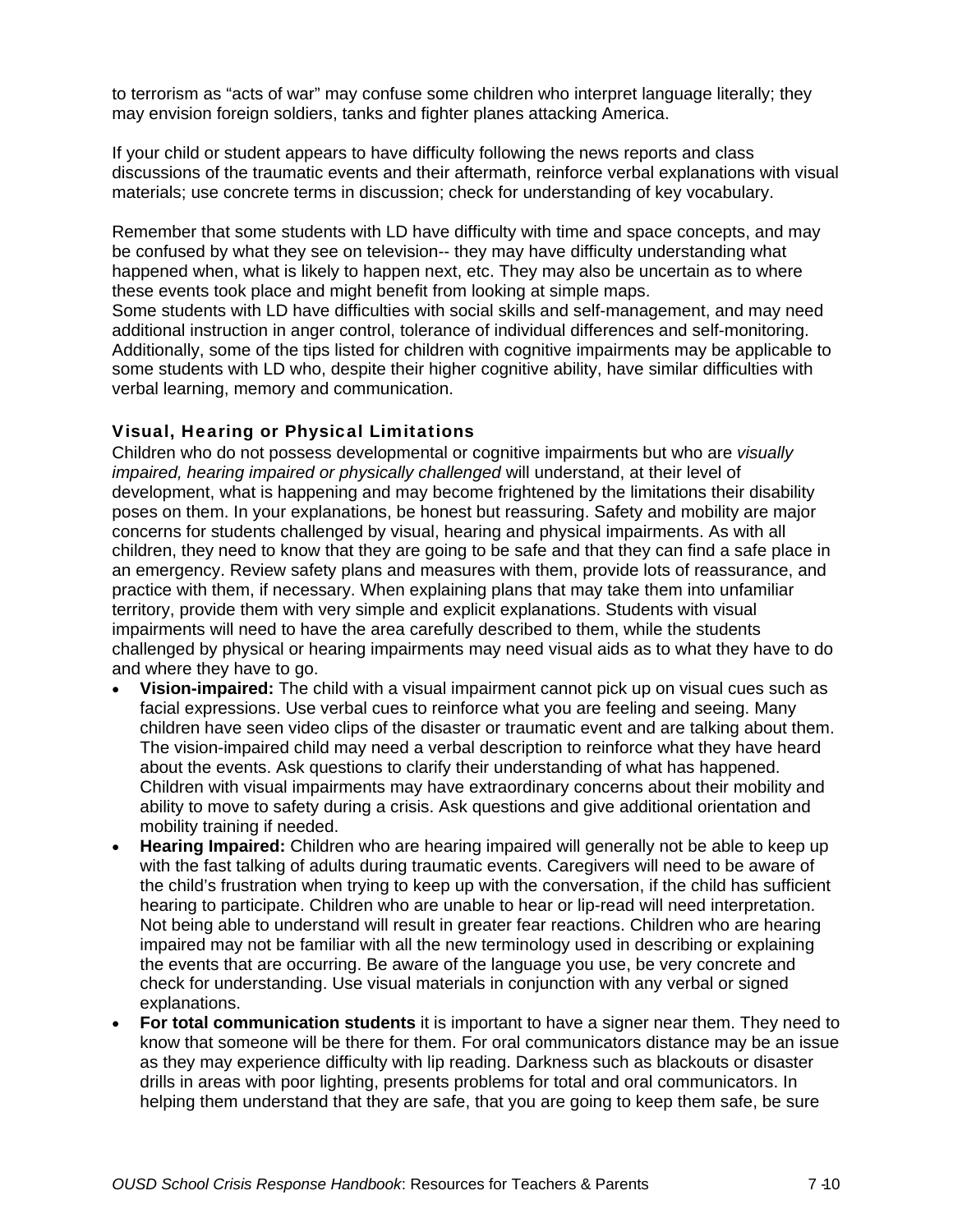and show them a flashlight and let them know where they are going to be kept and that they are a part of the safety plan and available for them in darkness.

#### Severe Emotional Disturbance/Behavior Disorder

Students who have serious emotional and behavioral problems are at high risk for severe stress reactions following a crisis. Typically these students have limited coping skills with which to handle "normal" daily stress; they are likely to be overwhelmed by unexpected and traumatic events such as a terrorist attack or the loss of family member. Those who suffer from depression and anxiety disorders are likely to exhibit exaggerated symptoms-- greater withdrawal, heightened agitation, increased feelings of worthlessness and despair, increase in nervous behaviors such as thumb sucking, nail biting, pacing, etc. Children with a history of suicidal thinking or behavior are especially prone to increased feelings of hopelessness and need to come to the attention of school personnel following any serious event likely to trigger these feelings. Additional information on preventing suicide in troubled children and youth may be found on the NASP website (www.nasponline.org).

Those children who experience conduct problems, noncompliance and aggression are also likely to exhibit more extreme versions of problem behaviors—higher levels of disruptive and oppositional behaviors, more frequent or more severe acts of aggression, etc. These students thrive on the consistent, predictable routines that are difficult to maintain in an emergency or crisis situation.

#### **Summary**

Staff and parents must consider how children with special needs respond to any form of stress and anticipate these and more extreme reactions following a crisis. Strategies that have been effective with these students in the past are the best strategies to implement now, understanding that steps might need to be more concrete and consequences more immediate. Consider the triggers and cues for these students and anticipate rather than react—prepare students for changes in routines; allow time for discussion of the traumatic events in a safe and familiar setting; provide choices in activities to the extent feasible to give these students some sense of control over even a small part of their lives. Some students may need to be more protected or isolated to minimize distractions and sources of agitation during the height of a crisis, and adult supervision may need to be more intense for a while. Expect some regression (increase in problem behaviors) and deal with inappropriate behaviors calmly and consistently it helps students to understand that despite a lot of other changes and disruptions, there are some constants in class and family rules and expectations, and that they can depend on their support network to be available.

#### Further Information

Additional information on how children with learning differences cope with tragedy and grief may be found on the Schwab Learning website at www.schwablearning.org. For further information on crisis support and helping children manage anger and strong emotional reactions, visit the NASP website at www.nasponline.org.

*Revised from materials posted on the NASP website, September 2001.*

© 2002, National Association of School Psychologists, 4340 East West Highway, #402, Bethesda, MD 20814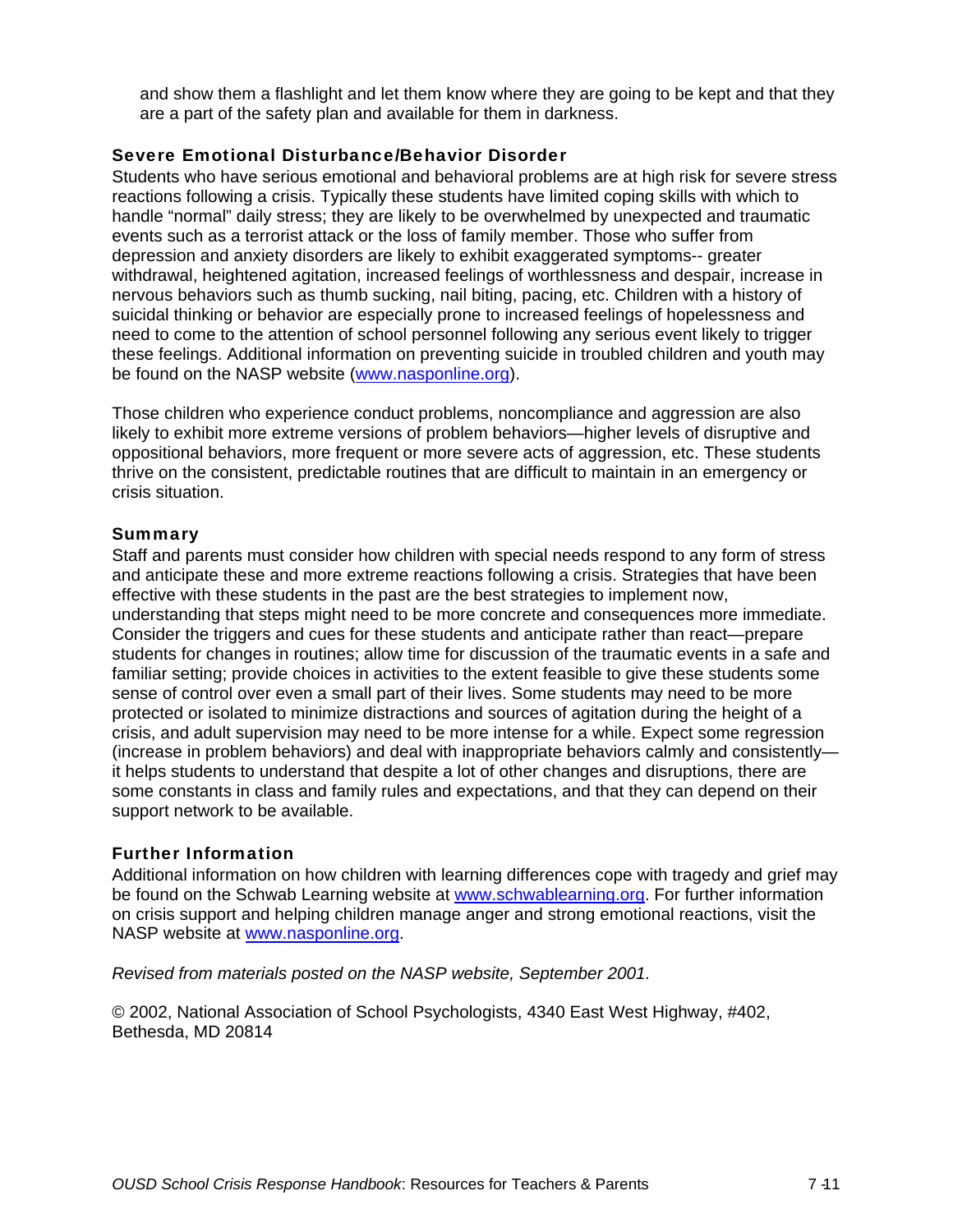## Handling a Class after a Student Dies

Nearly every teacher involved with a death in their classroom or school community needs help handling his or her class. When having discussions with students after one of their peers dies, use appropriate communication to the developmental level of the class. The following are strategies, which may be helpful:

- Don't be impassive about the student's death. Share reactions with your class.
- Let children talk, write, or draw about their feelings
- Listen to whatever students have to say. Try not to shut down a discussion of grief and loss.
- If the student died of an illness, make sure the class knows the details of it. Especially for younger children, separate the fatal illness of the child from any ordinary medical problems his or her classmates may experience.
- Don't force a regular day upon grieving students, but at the same time do not allow the class to be totally unstructured. Offer choices of activities such as letters, journals, art, and discussion.
- Ask students to write personal sympathy notes either to the parents or to a student who suffered a loss. Provide an address for these notes or deliver them.
- Older students may want to plan or create something more concrete such as a special memorial, a candle light vigil, a fund raiser to help the family, or other form of offering.
- Make sure that funeral services are well publicized and offer tactful instructions on funeral etiquette.
- Explain how students should treat a bereaved peer who is returning to school. Emphasize that trying to avoid or being overly solicitous to the student cause discomfort. Point out the need to resume normal relationships.
- Remember that your class may remain quiet or saddened for some time afterward (even up to a month), and that some students may act out noisily or physically as a way of releasing stress and affirming that they are a still alive, while others may become withdrawn. Refer for counseling any student who appears chronically distressed.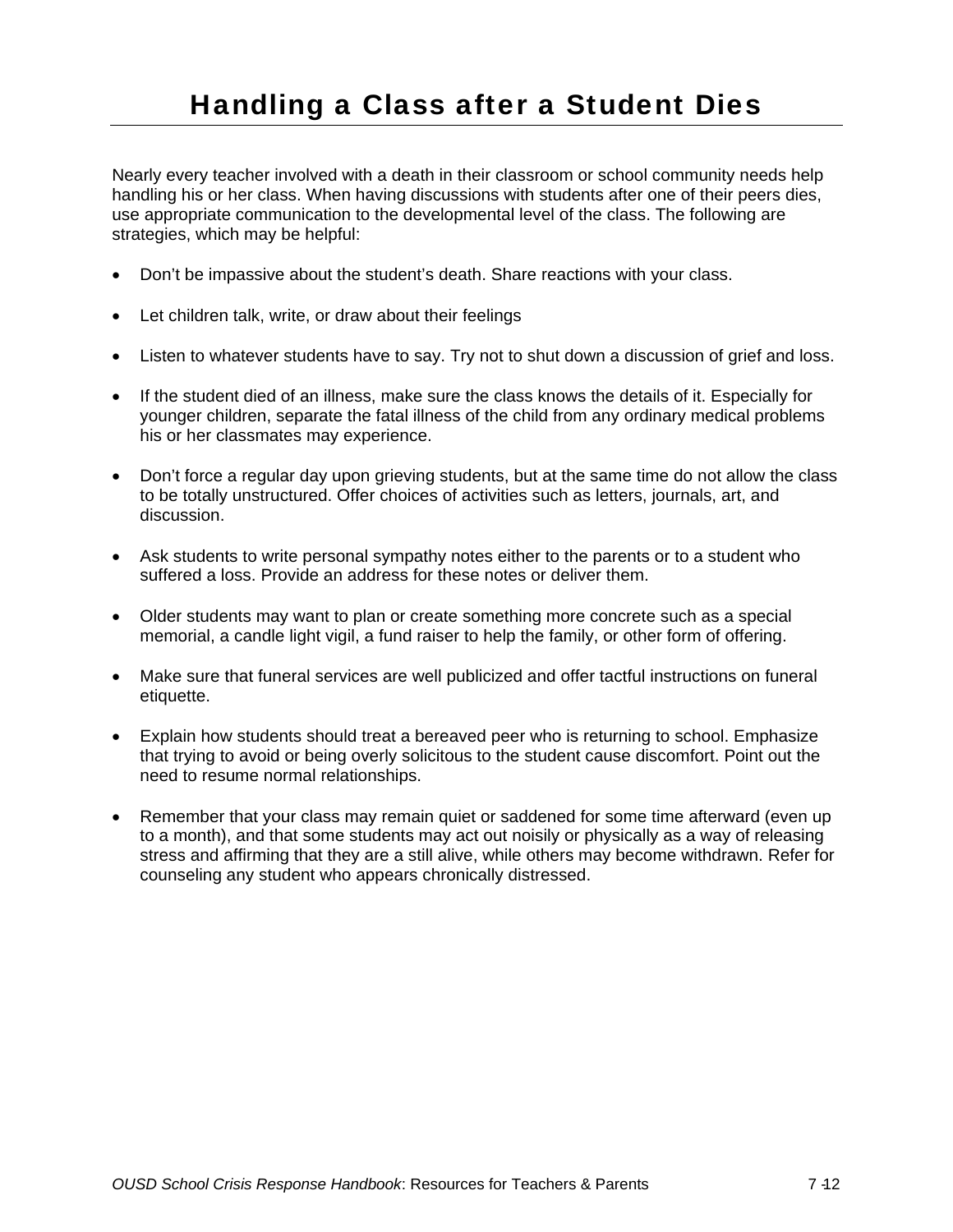#### Aftermath Classroom Activities

In addition to discussion, teachers can help students deal with their reactions to a crisis through a variety of classroom activities. Classroom activities enable students to express and discuss feelings about crises. The following are simply examples to stimulate teachers' planning.

## PRE-SCHOOL AND KINDERGARTEN ACTIVITIES

#### **Play Reenactment**

Toys that encourage play reenactment of students' experiences and observations during a traumatic experience can help integrate the experiences. Useful toys include fire trucks, rescue trucks, dump trucks, ambulances, building blocks and dolls.

#### **Physical Contact**

Children need lots of physical contact during times of stress to regain a sense of security. Games involving structured physical touching help meet this need.

#### **Nourishment**

Extra amounts of finger foods and fluids help provide the emotional and physical nourishment children need in times of stress. Oral satisfaction is especially necessary, because children tend to revert to more regressive or primitive behavior in response to feelings that their survival or security is threatened.

#### **Puppets**

Playing with puppets can be effective in reducing inhibitions and encouraging children to discuss their feelings.

#### **Art**

Have the children do a mural on butcher paper with topics such as what happened when the traumatic event occurred. This is recommended for small groups with discussion afterward, directed by an adult. Have the children draw individual pictures about the event and then discuss or act out elements of their pictures. This activity allows for discussing experiences, and helps children discover that others share their fears.

#### **Stories**

Read stories to the children that tell about other children's (or animals') experiences in a disastrous event. This can be a non-threatening way to convey common reactions to frightening experiences, and to stimulate discussion. It helps to emphasize how people resolve feelings of fear.

#### **Large Muscle Activity**

When children are restless or anxious, any activities that involve large muscle movements are helpful. You might try your own simple version of doing exercises to music, like skipping and jumping.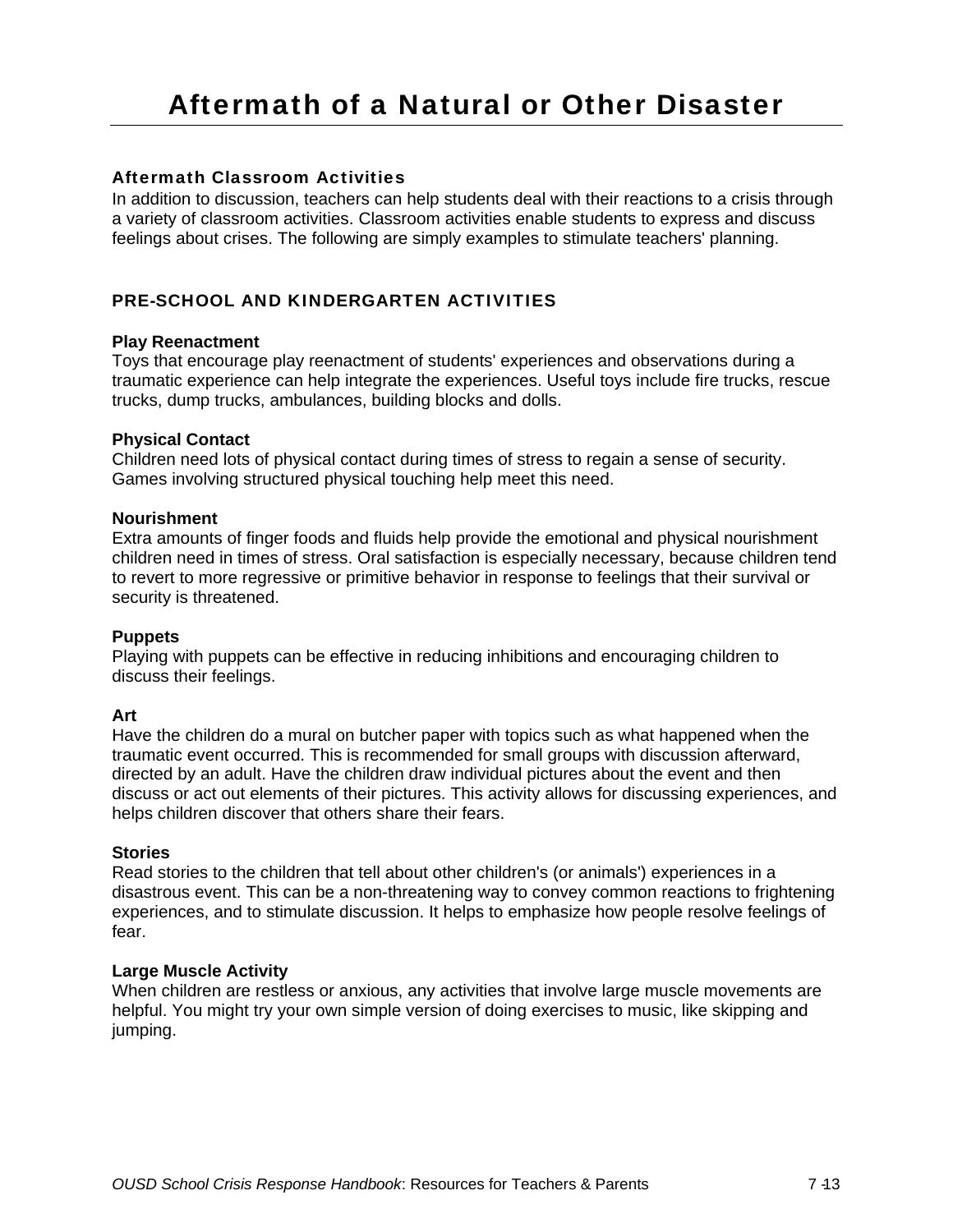## ELEMENTARY SCHOOL ACTIVITIES

#### **Play Reenactment**

For younger children, using toys that encourage play reenactment of their experience and observations during the traumatic event can help integrate the traumatic experience. Toys might include ambulances, dump trucks, fire trucks, building blocks and dolls.

#### **Puppets**

Play with puppets can be effective in reducing inhibitions and encouraging children to talk about their feelings and thoughts. Children often will respond more freely to a puppet asking about what happened than to an adult asking the questions directly. Help or encourage students to develop skits or puppet shows about what happened in the event. Encourage them to include anything positive about the experience as well as those aspects that were frightening or disconcerting.

#### **Art and Discussion Groups**

Do a group mural on butcher paper with topics such as "What happened in your neighborhood (school name or home) when the traumatic event occurred?" This is recommended for small groups with discussion afterward, facilitated by an adult. This type of activity can help students feel less isolated with their fears and provide the opportunity to vent feelings. Have the children draw individual pictures and then talk about them in small groups. It is important in the group discussion to end on a positive note (such as a feeling of mastery or preparedness, noting that the community or family pulled together to deal with the crisis:), in addition to providing the opportunity to talk about their feelings about what took place.

#### **Share Your Own Experience**

Stimulate group discussion about disaster experiences by sharing your own feelings, fears or experiences. It **is** important to legitimize feelings to help students feel less isolated.

#### **Reading**

Read aloud, or have the children read, stories or books that talk about children or families dealing with stressful situations, pulling together during times of hardship, and similar themes.

#### **Creative Writing or Discussion Topics**

In a discussion or writing assignment, have the children describe in detail a very scary intense moment in time and a very happy moment. Create a group story, recorded by the teacher, about a dog or cat that was in an earthquake, flood or other disaster. What happened to him? What did he do? How did he feel? You can help the students by providing connective elements. Emphasize creative problem-solving and positive resolution.

#### **Playacting**

In small groups, play the game, "If you were an animal, what would you be?" You might adapt discussion questions such as "If you were that animal, what would you do when some traumatic event occurred?" Have the children take turns acting out an emotion in front of the class, without talking, and have the rest of the class guess what the feeling is and why the student might have that feeling. Do this for good as well as bad feelings.

#### **Other Disasters**

Have the children bring in newspaper clippings on disasters that have happened in other parts of the world. Ask the students how they imagine the survivors might have felt or what they might have experienced.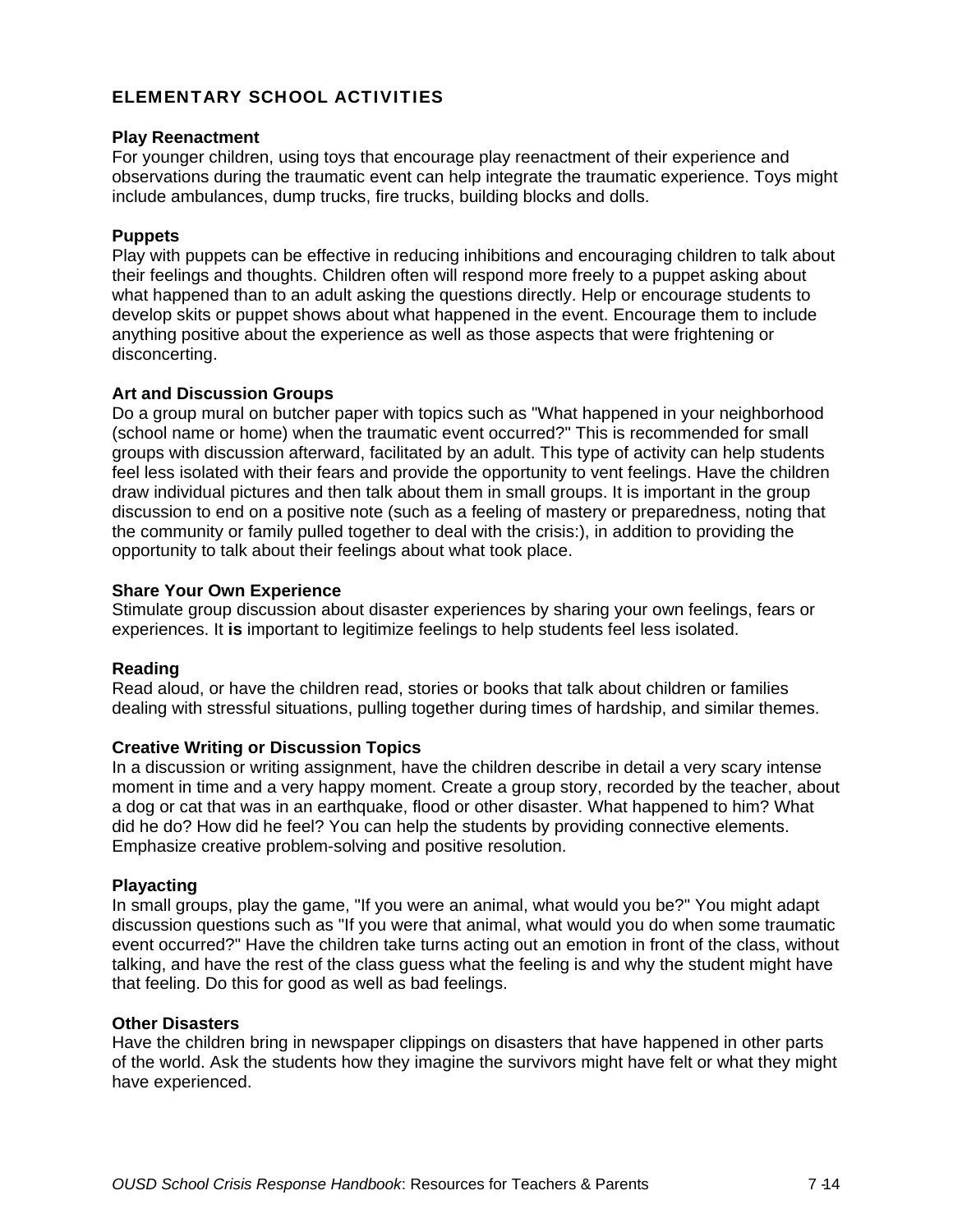#### **Tension Breakers**

A good tension breaker when students are restless is the co-listening exercise. Have the children quickly pair up with a partner. Child #1 takes a turn at talking about anything he or she wants to, while Child #2 simply listens. After three minutes, they switch roles and Child #2 talks while Child #1 listens.

Also, when the children are anxious and restless, any activities that involve large muscle movements are helpful. You might try doing your own version of exercises to music, like skipping or jumping.

## MIDDLE SCHOOL AND HIGH SCHOOL

#### **Activities**

Classroom activities that relate the traumatic event to course study can be a good way to help students integrate their experiences and observations, while providing specific learning experiences. In implementing the following suggestions, or ideas of your own, it is important to allow time for the students to discuss feelings stimulated by the projects or issues being covered.

#### **Home Room Class**

Group discussion of their experiences of the event is particularly Important among adolescents. They need the opportunity to express feelings, as well as to normalize the extreme emotions they may have experienced. A good way to stimulate such a discussion is for the teacher to share his or her own reactions to the event. The students may need considerable reassurance that even extreme emotions and crazy thoughts are normal in a traumatic event. It is important to end such discussions on a positive note, such as talking about what heroic acts were observed. Break the class into small groups and have them develop a disaster plan for their home, school or community. This can help students regain a sense of mastery and security, as well as having practical merit. The small groups can then share their plans in a discussion with the entire class. Conduct a class discussion and/or support a class project on how the students might help the community recovery effort. It's important to help them develop concrete and realistic ways they might be of assistance. Community involvement can help overcome feelings of helplessness and frustration, and deal with survivors guilt and other common reactions in disaster situations. Have a home safety or preparedness quiz. What would you do under certain circumstances (such as finding a hurt child, being without water or electricity, or having an earthquake hit the area). Talk about what is necessary to survive in the wilderness. How does this knowledge apply to a community following a disaster? Encourage students who have had first aid training to demonstrate basic techniques to the class.

#### **Science**

Conduct projects on stress, physiological response to stress, and how to deal with it.

#### **Creative Writing**

Ask the students to write about an intense moment they remember very clearly not a day or an hour, but a short period of time lasting no more than three minutes. Make up a funny disaster. Write a story about a person who is in a disaster and give it a happy ending.

#### **Literature or Reading**

Have the students read a story or novel about young people or families who have experienced hardship or disaster. Have a follow-up discussion on how they might react if they were the character in the story.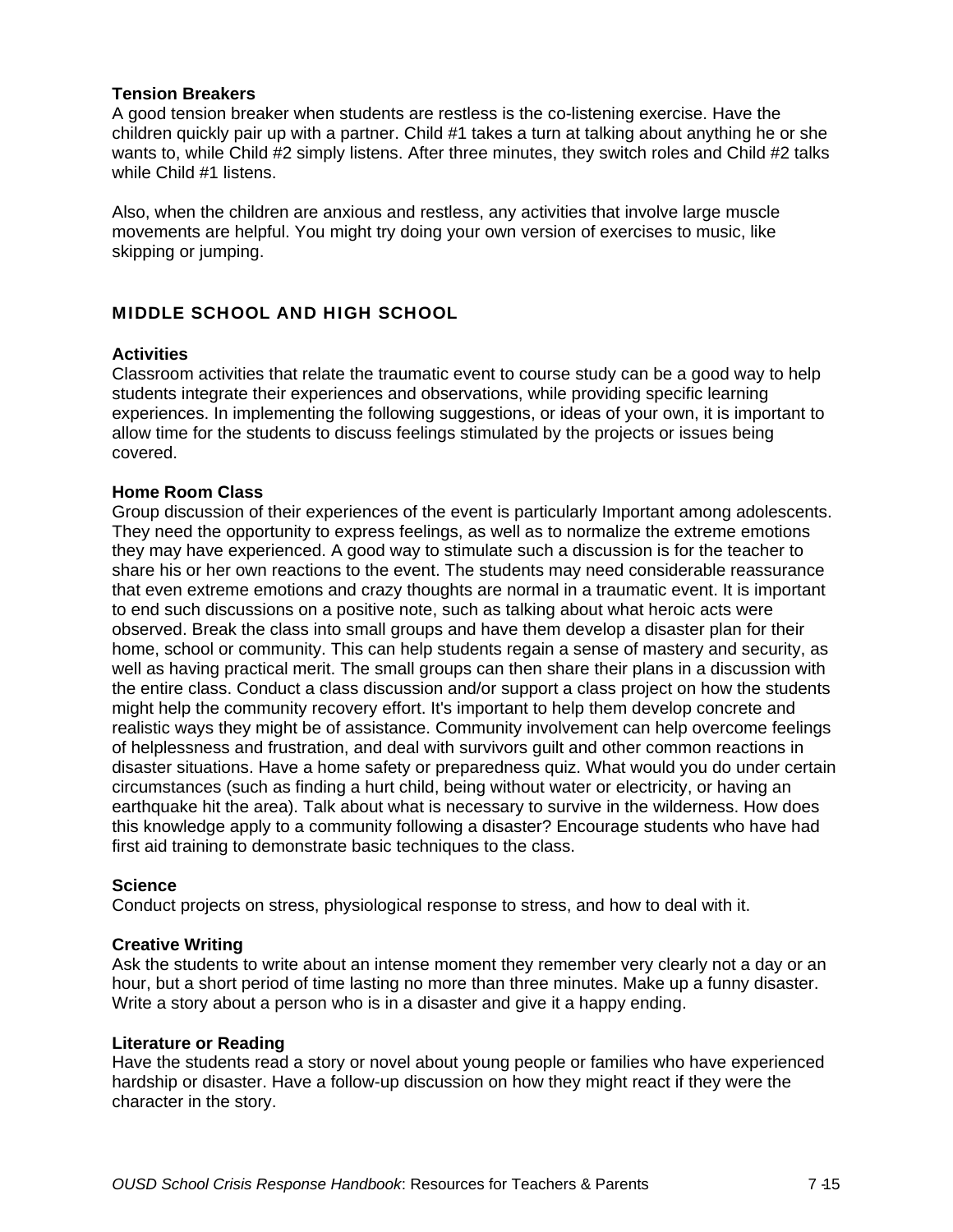### **Psychology Class**

Initiate a discussion on how course content might apply to the stress reactions students observed during and following a traumatic event. Discuss post-traumatic stress syndrome. Have a guest speaker from Mental Health Services or a therapist involved in counseling victims speak to the class.

#### **Peer Listening**

Provide information on common responses to traumatic events. Use structured exercises using skills students are learning in class to help them integrate their experiences. Point out that victims need to repeat their stories many times. Students can help family and friends affected by the event by using good listening skills.

#### **Health Class**

Discuss emotional reactions to the event and the importance of taking care of one's own emotional well being. Discuss health hazards in a disaster, such as water contamination or food that may have gone bad due to lack of refrigeration. Discuss health precautions and safety measure. Guest speakers from public health and/or mental health and from the fire department might talk to the class.

#### **Art Class**

Have the students portray their experiences or observations of the event in various art media. Have the students do a group project, such as a mural, showing the community recovery efforts following a crisis.

#### **Speech/Drama**

Have the students portray the catastrophic emotions that come up in response to a traumatic event. Have the students develop a skit about some aspect of the event.

#### **Math Class**

Have the class solve mathematical problems related to the impact of the event.

#### **Social Studies/Government**

Study governmental agencies responsible for aid to victims. How do they work? How effective are they? Write letters or petitions to agencies responsible for handling disasters. Discuss the political implications of the event within a community.

#### **History Class**

Discuss historical events and disasters. Discuss how the victims and survivors of those events might have felt. Have the students bring in newspaper clippings on current events in other parts of the world. What kinds of experiences might the victims have had?, Have you experienced anything similar?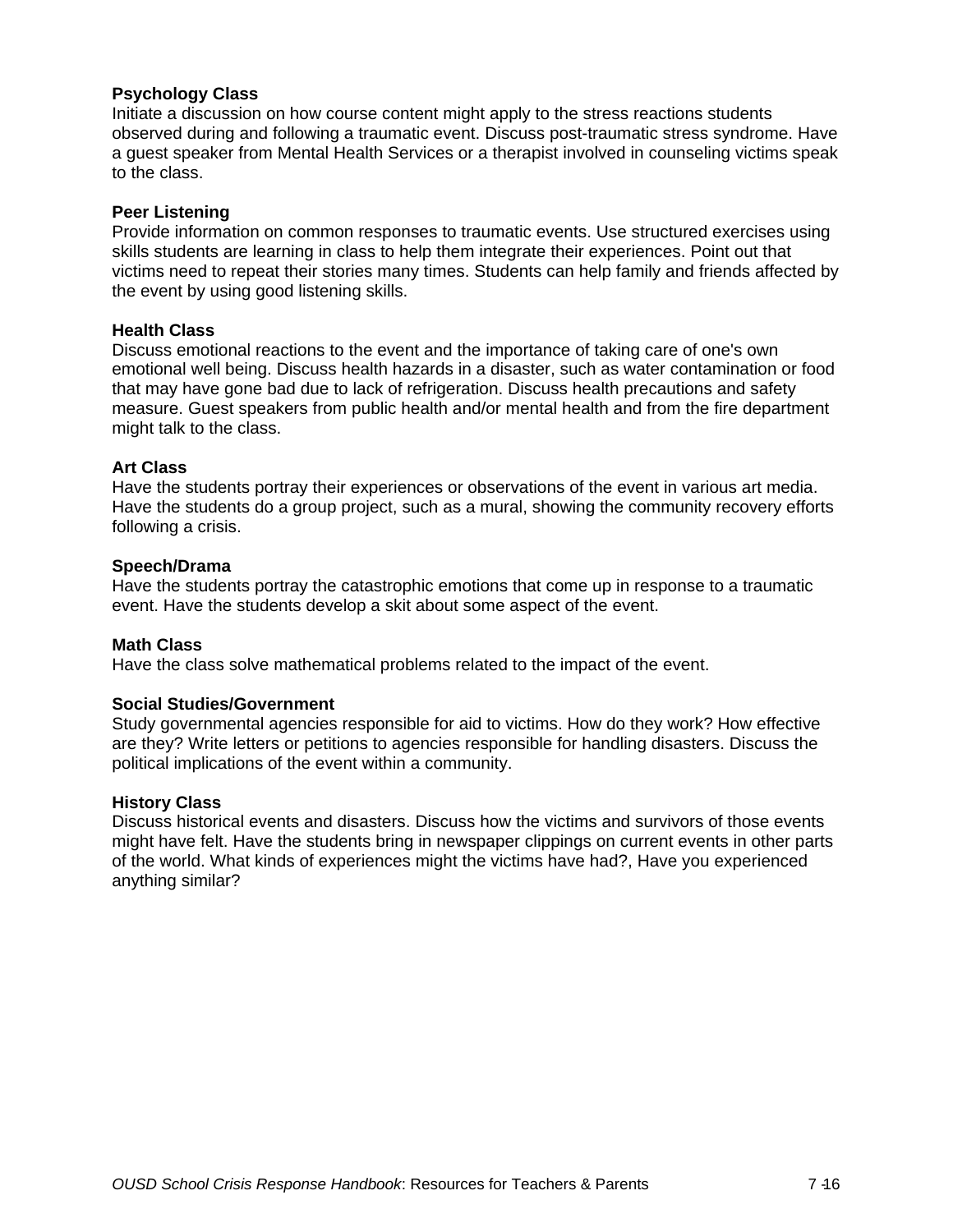## Talking to Children about Community Violence

#### By David Fassler, M.D.

Once again, parents and teachers are faced with the challenge of discussing a tragic incident of community violence with children. Although these may be difficult conversations, they are also important. There is no "right" or "wrong" way to talk with children about such traumatic events.

However, here are some suggestions that may be helpful:

- Create an open and supportive environment where children know they can ask questions. At the same time, it's best not to force children to talk about things unless and until they're ready.
- Give children honest answers and information. Children will usually know, or eventually find out, if you're "making things up." It may affect their ability to trust you or your reassurances in the future.
- Use words and concepts children can understand. Gear your explanations to the child's age, language, and developmental level.
- Be prepared to repeat information and explanations several times. Some information may be hard for them to accept or understand. Asking the same question over and over may also be a way for a child to ask for reassurance.
- Acknowledge and validate the child's thoughts, feelings, and reactions. Let them know that you think their questions and concerns are important and appropriate.
- Remember that children tend to personalize situations. For example, they may worry about their own safety or the safety of friends and relatives, especially those who are away at college.
- Let children know that lots of people are helping the students, teachers, and families affected by the recent shootings.
- Children learn from watching their parents and teachers. They are very interested in how you respond to local and national events. They also learn from listening to your conversations with other adults.
- Don't let children watch too much television with frightening images. The repetition of such scenes can be disturbing and confusing.
- Children who have experienced trauma or losses in the past are particularly vulnerable to prolonged or intense reactions to news or images of violent incidents. These children may need extra support and attention.
- Children who are preoccupied with questions or concerns about safety should be evaluated by a trained and qualified mental health professional. Other signs that a child may need additional help include: ongoing sleep disturbances, intrusive thoughts or worries, recurring fears about death, leaving parents or going to school. If these behaviors persist, ask your child's pediatrician, family physician, or school counselor to help arrange an appropriate referral.
- Although parents and teachers may follow the news with close scrutiny, most children just want to be children. They may not want to think about or discuss violent events. They'd rather play ball, climb trees, or ride bikes.

Incidents of community violence are not easy for anyone to comprehend or accept. Understandably, some young children may feel frightened or confused. As parents, teachers, and caring adults, we can best help by listening and responding in an honest, consistent, and supportive manner.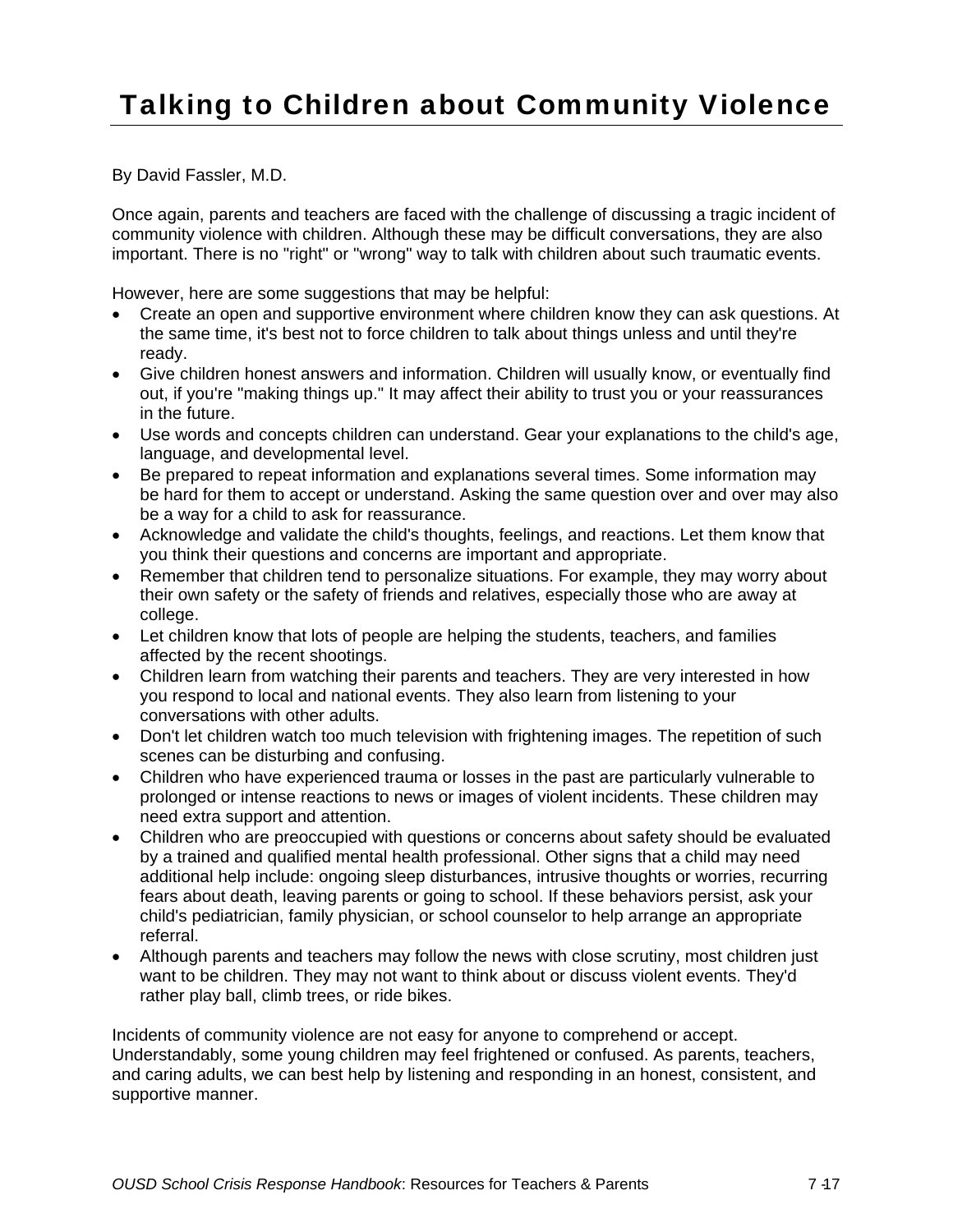Fortunately, most children -- even those exposed to trauma -- are quite resilient. However, by creating an open environment where they feel free to ask questions, we can help them cope with stressful events and experiences, and reduce the risk of lasting emotional difficulties.

*David Fassler, M.D., is a child and adolescent psychiatrist practicing in Burlington, Vermont. He is also a clinical professor in the Department of Psychiatry at the University of Vermont College of Medicine.*

More information about helping children cope with violence and trauma is available at: http://www.nctsnet.org http://mentalhealth.samhsa.gov/publications/allpubs/tips/intervention.pdf\*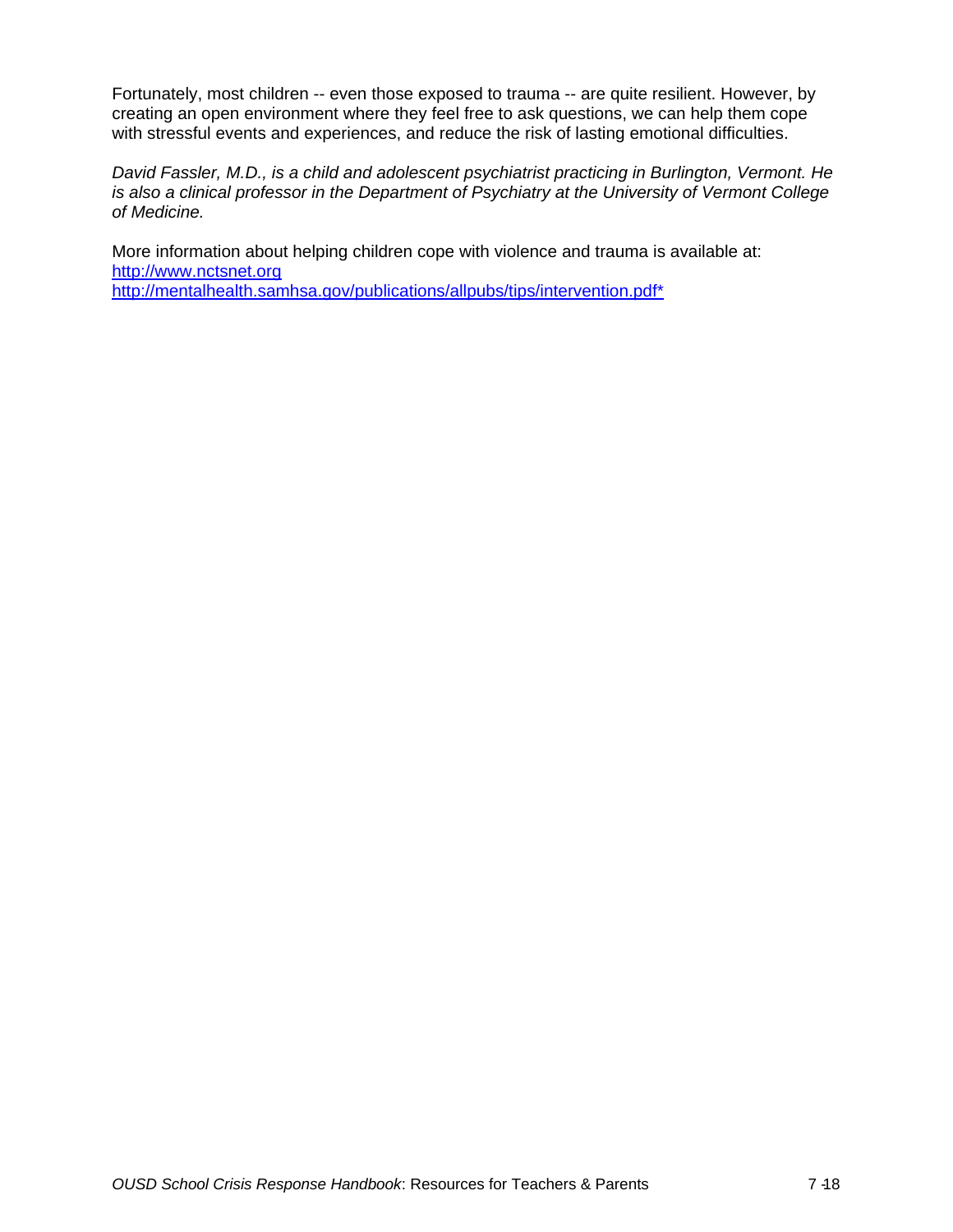## Common Stages of Grief Reaction & Recovery

## *Stage One – Denial*

Shock, denial, alarm, disbelief, and numbness characterize the first stage of the grieving process. **DENIAL/SHOCK:** This stage may be expressed by feeling nothing or insisting there has been no change. It is an important stage and gives people "time out" to organize their feelings and responses. Children/adolescents may make bargains to bring the person back or hold fantasy beliefs about the person's return. Children/adolescents in this stage need understanding and time.

1. **Avoidance:** Characterized by shock, denial, disbelief. Confusion, bewilderment, disorganization, numbness may be evident. Denial is therapeutic initially as it allows one to absorb reality of the loss a bit at a time, rather than being overwhelmed by it. Denial is a protective emotional anesthetic.

Disbelief may manifest as an outburst of emotion and the need to know the reason that the death occurred, quite withdrawal, mechanical reactions, sense of being detached from one's body and looking on from a distance.

## *Stage Two – Anger*

Stage two of the grieving process is an acute stage where strong feelings of fear, anger, depression, mourning, yearning, pining, and searching may be experienced. Sadness, guilt, and shame are also part of this stage. Disorganization, despair and reorganization have also been described as part of this phase as well.

**ANGER:** The sudden shattering of the safe assumptions of young people lies at the root of the grief response of anger. It can be expressed in nightmares and fears and in disruptive behavior. Children in this stage need opportunities to express anger in a positive and healthy way. **FEAR:** A crisis that results in death or a crisis that is the result of violence can instill fear in children. A child or adolescent might fear that their own parent/caregiver might die after a classmate's parent dies. Children need reassurance that they will be taken care of during this stage.

2. **Confrontation:** acute, intense, highly charged emotional state in which one repeatedly learns that one's loved one is gone. It is a time of guilt and anger/sadness that is expressed readily or withheld. Sometimes mourners want to express their feelings but are confused and don't know how. With loss of a child, particularly an only child, the confrontation phase can last for up to two years.

• Each time you expect to hear your loved one call you, but they are not there.

• East time you think about describing your loved one and remember that you buried them months ago.

• Emptiness or stabbing pain whenever you need or desire to be with your loved one is unfulfilled. Likened to loss of an internal organ when a loved one has died ("I feel like part of me has died.")

## *Stage Three – Bargaining*

This is the "if only" stage: "If only I had been good…" "If only I could see him one more time…" Guilt is the emotion most closely associated with the bargaining stage. The survivor feels that their action or inaction somehow caused the death of the loved one.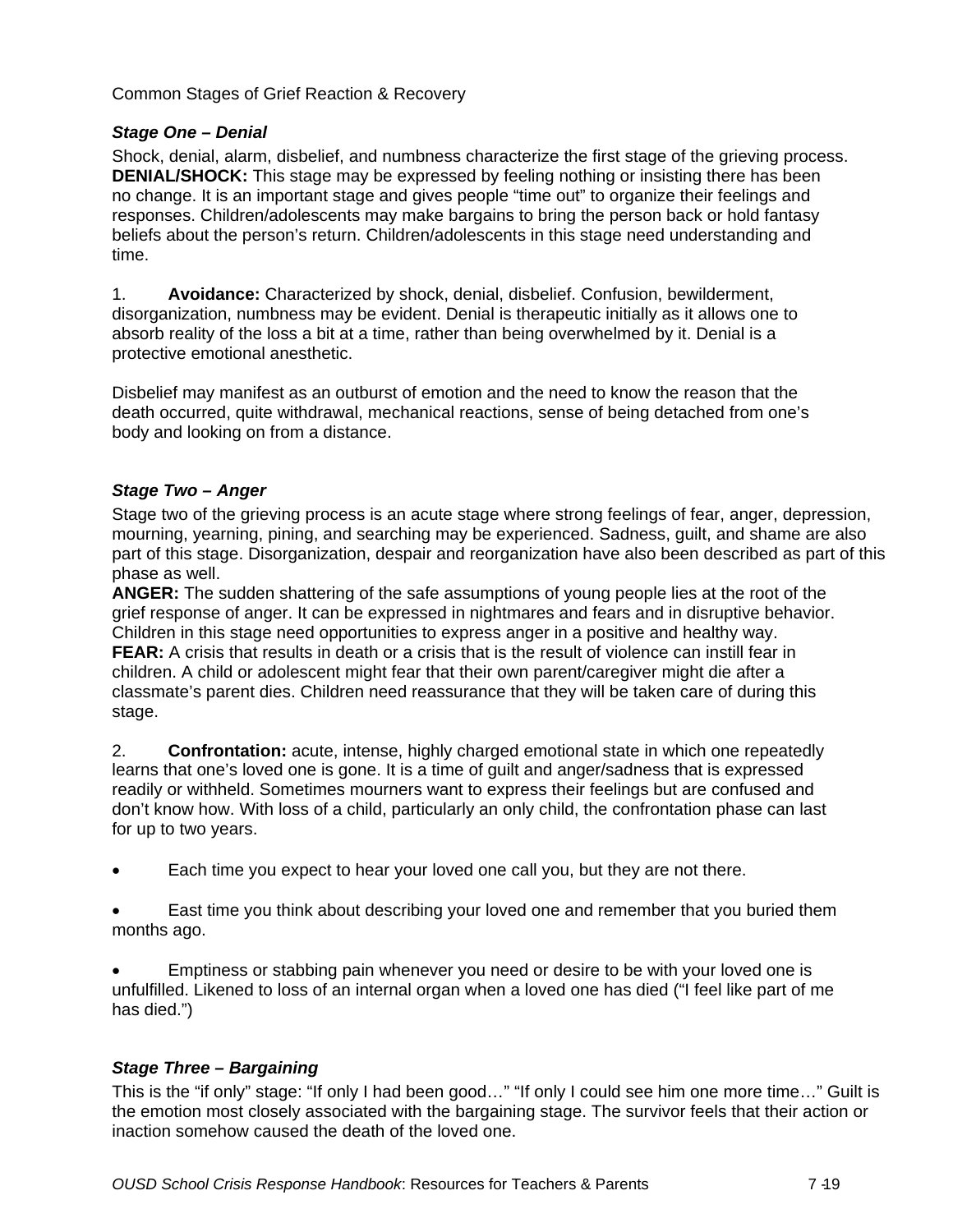## *Stage Four – Depression*

The fourth stage of the grieving process is depression. The grieving person in this stage experiences loneliness and loss of self-worth. Despair and hopelessness also are strong emotions experienced by the bereaved during this stage. Physical symptoms may be lack of energy and motivation, and/or difficulties with eating and sleeping habits. **DEPRESSION:**  Children may exhibit depression either through frequent crying, lethargy and withdrawal from activities, or avoidance behavior ("running away"). This can be a healthy, self-protective response that protects children/adolescents from too much emotional impact. Children need to know that others understand and that all things change, including their sadness. **GUILT:**  Children can feel responsible for a death. They need reassurance that they were not responsible.

## *Stage Five – Acceptance*

In stage five, the bereaved experiences understanding, acceptance, and moving on. This is a time of integration of the loss and grief. It is a time of saying goodbye on an emotional level, building hopes and dreams, and looking to the future. **ACCEPTANCE:** Acceptance of a loss and hope as seen through renewed energy signals entrance into the final stage of grieving. Before children can return to equilibrium, they need permission to cease mourning and continue living.

#### *Stage Six – Hope*

The bereaved is now able to move on with life. He or she has accepted the reality of the loss, worked through the stages of recovery and now experiences a sense of well-being. The present and future seem brighter.

*\*Adults experience these stages also. Depending on individual needs, an individual, whether a child or an adult, may stay in one stage for a long time, move back and forth from one stage to another, or move through each stage in the order listed.* 

3. **Accommodation:** Gradual decline of acute grief and the beginning of emotional re-entry into everyday world in which one learns to live with loss. As someone so aptly put it, you adapt, but "you never get over it."

*(Source: SFUSD handbook)*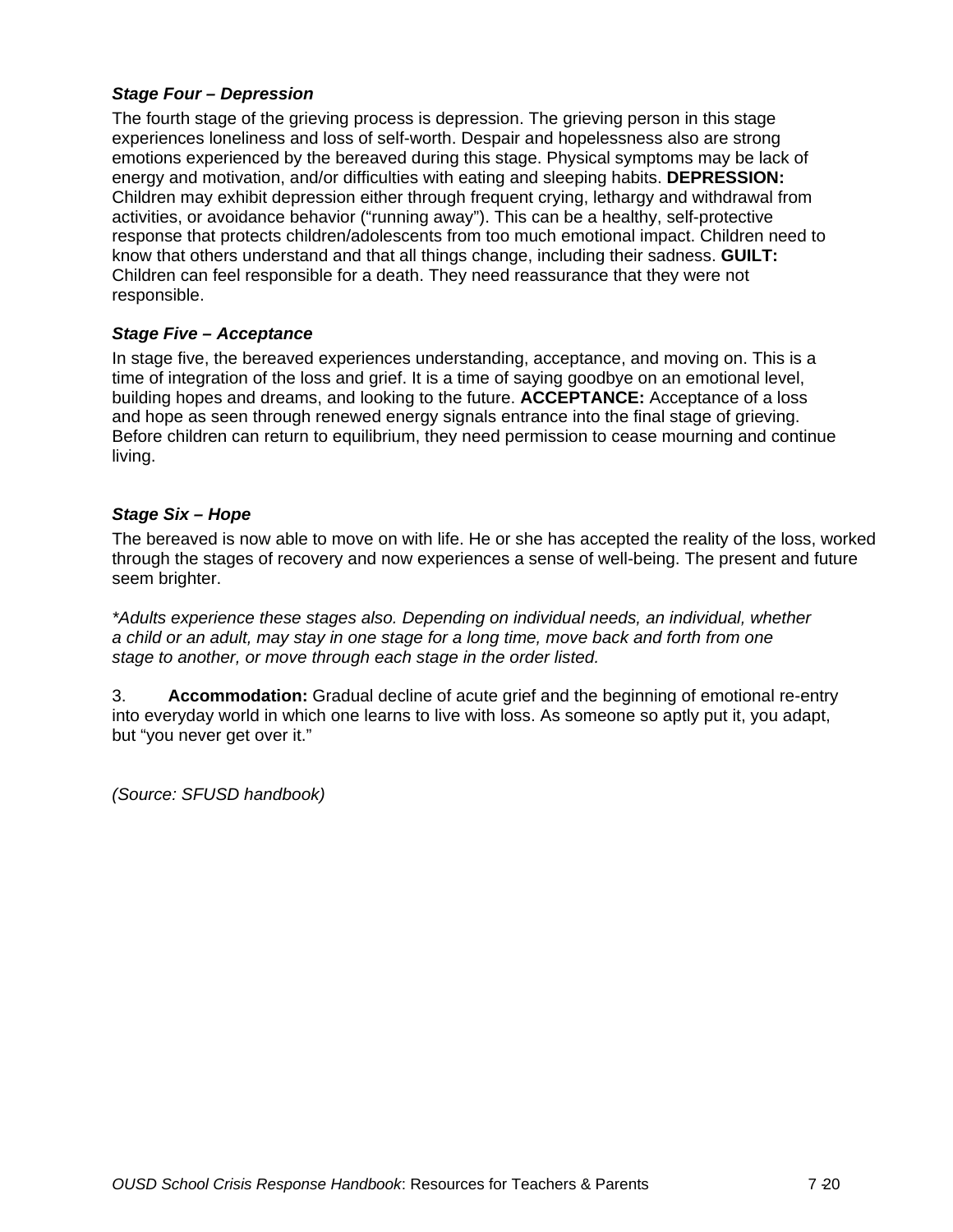# Developmental Stages and Children's Response to Grief

| <b>Approximate</b><br><b>Developmental Age</b> | <b>Grief Reactions</b>                                                                                                                                                                                                                                                                                                                                                                                                                                                                                                                                                                                                                                                                                                                                                                                                                                                                                                                                            | <b>Helpful Approaches</b>                                                                                                                                                                                                                                                                                                                                                                                                       |
|------------------------------------------------|-------------------------------------------------------------------------------------------------------------------------------------------------------------------------------------------------------------------------------------------------------------------------------------------------------------------------------------------------------------------------------------------------------------------------------------------------------------------------------------------------------------------------------------------------------------------------------------------------------------------------------------------------------------------------------------------------------------------------------------------------------------------------------------------------------------------------------------------------------------------------------------------------------------------------------------------------------------------|---------------------------------------------------------------------------------------------------------------------------------------------------------------------------------------------------------------------------------------------------------------------------------------------------------------------------------------------------------------------------------------------------------------------------------|
| Ages 2 to 5                                    | • Confusion<br>• Separation anxiety – fear that<br>if separated from a parent or<br>guardian harm will come to<br>them – may become clingy,<br>needs excessive attention,<br>can't sleep alone, unable to<br>concentrate on activities<br>• Some children become<br>withdrawn, apathetic,<br>depressed<br>• Frightening dreams, agitation<br>at night<br>• Regression to a behavior that<br>had been given up prior to<br>the death (bedwetting, thumb<br>sucking)<br>• Child often understands that<br>a profound event has<br>occurred (i.e., parent or<br>guardian crying often, people<br>in the home)<br>• Child's understanding of<br>death is limited<br>• May not believe that death is<br>final (death is like a journey<br>you go away and then come<br>back)<br>• Death may seem reversible<br>one moment you are there,<br>then you're not death and<br>life seem interchangeable<br>• May seem unaffected in their<br>play<br>• Repeated questioning | • Simple, honest words and<br>phrases<br>• Emphasize that the death is<br>permanent again and again<br>in words that can be<br>understood<br>• Listen to children's<br>questions, thoughts,<br>concerns, images, and<br>experiences<br>• Explain that death is not a<br>punishment and that the<br>child did not cause the death<br>• When words fail, just listen<br>you don't have to have<br>answers let children<br>explore |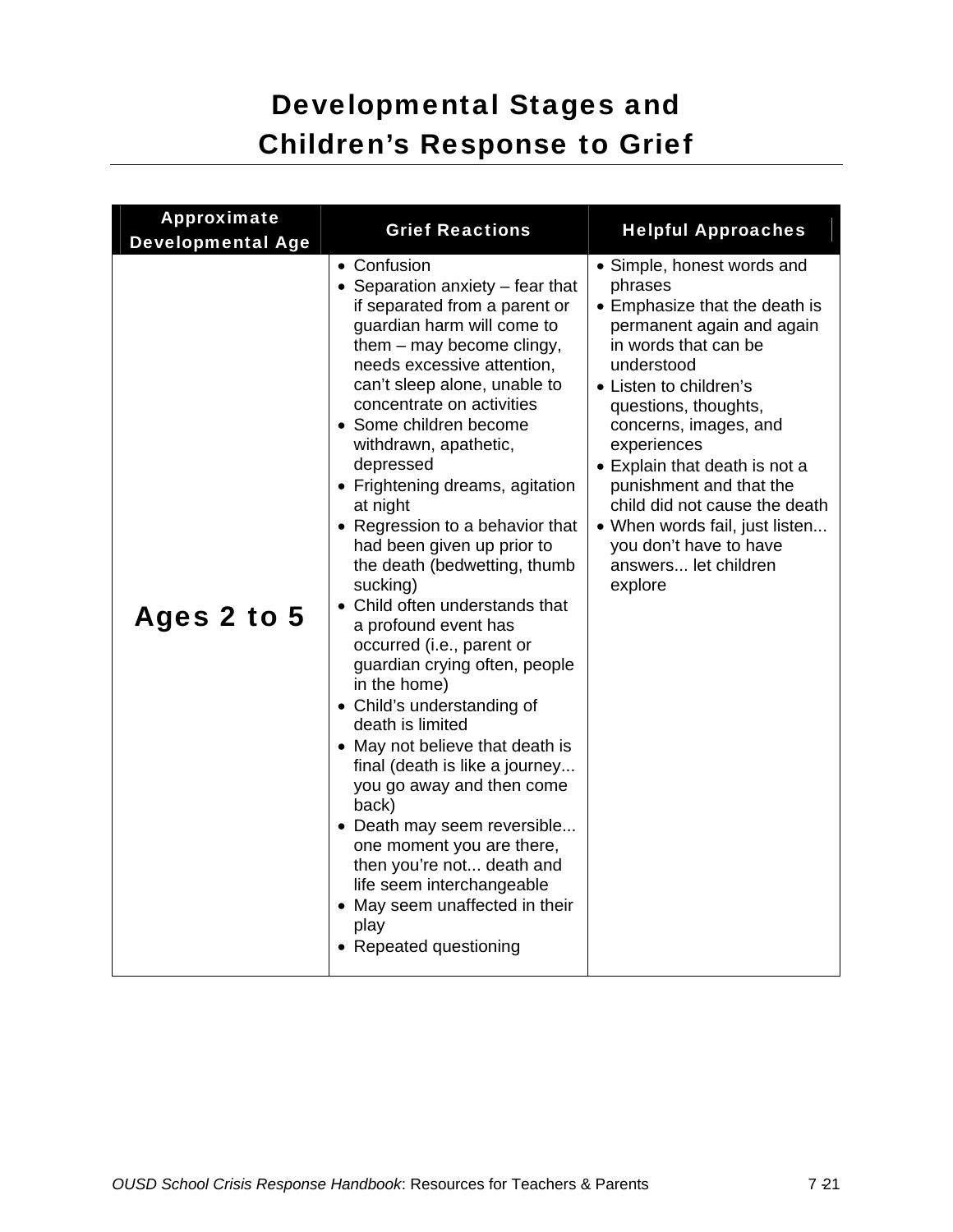| <b>Approximate</b><br><b>Developmental Age</b> | <b>Grief Reactions</b>                                                                                                                                                                                                                                                                                                                                                                                                                                                                                                                                                           | <b>Helpful Approaches</b>                                                                                                                                                                                                                                                                                                                                                                                                                                                     |
|------------------------------------------------|----------------------------------------------------------------------------------------------------------------------------------------------------------------------------------------------------------------------------------------------------------------------------------------------------------------------------------------------------------------------------------------------------------------------------------------------------------------------------------------------------------------------------------------------------------------------------------|-------------------------------------------------------------------------------------------------------------------------------------------------------------------------------------------------------------------------------------------------------------------------------------------------------------------------------------------------------------------------------------------------------------------------------------------------------------------------------|
| Ages 5 to 8                                    | • Wants to understand death in<br>a concrete way but thinks this<br>"won't happen to them"<br>Denial, anger, disoriented,<br>٠<br>confused, puzzled, frustrated<br>• May behave as though<br>nothing has happened<br>May look unaffected (trying to<br>$\bullet$<br>defend against the death by<br>pretending it hasn't<br>happened)<br>• Desire to conform with peers<br>(i.e., pretend that the parent<br>is alive at work, away on a<br>trip)<br>• May ask questions<br>repeatedly<br>• May need physical activity on<br>a regular basis (even in a<br>support group setting) | • Children cope best when<br>they receive simple, honest<br>and accurate information<br>• Be aware that there may be<br>confused thinking (i.e., my<br>mom died because of the<br>strong medicine)<br>• Offer physical outlets (i.e.,<br>punching bags, boxing<br>gloves, and pillows)<br>• Give reassurance about the<br>future and the surviving<br>parent or guardian<br>• Draw<br>• Read books about other<br>families dealing with death<br>• Include in funeral rituals |
| Ages 8 to 12                                   | • Able to formulate realistic<br>concepts<br>• Finality of death is<br>understood<br>• Death is universal, an<br>inevitable experience that<br>can happen to everyone<br>Death as the end of life is<br>perceived as a very<br>frightening and painful event<br>Concept of death as magical<br>$\bullet$<br>is replaced by the belief that<br>death is terminal<br>• May be morbidly curious or<br>phobic about death<br>Begin searching for their own<br>$\bullet$<br>philosophy of life and death<br>• May have difficulty<br>concentrating                                    | • Offer honest and direct<br>answers children need<br>trust and truth<br>• Remember avoidance may<br>create further anxiety the<br>difficult reality is better than<br>uncertainty<br>• Offer physical outlets<br>• Create opportunities to talk<br>(as a family)<br>• Reassure the child about the<br>future and the surviving<br>parent or guardian<br>$\bullet$ Draw<br>• Read books about other<br>families dealing with death<br>• Include in funeral rituals            |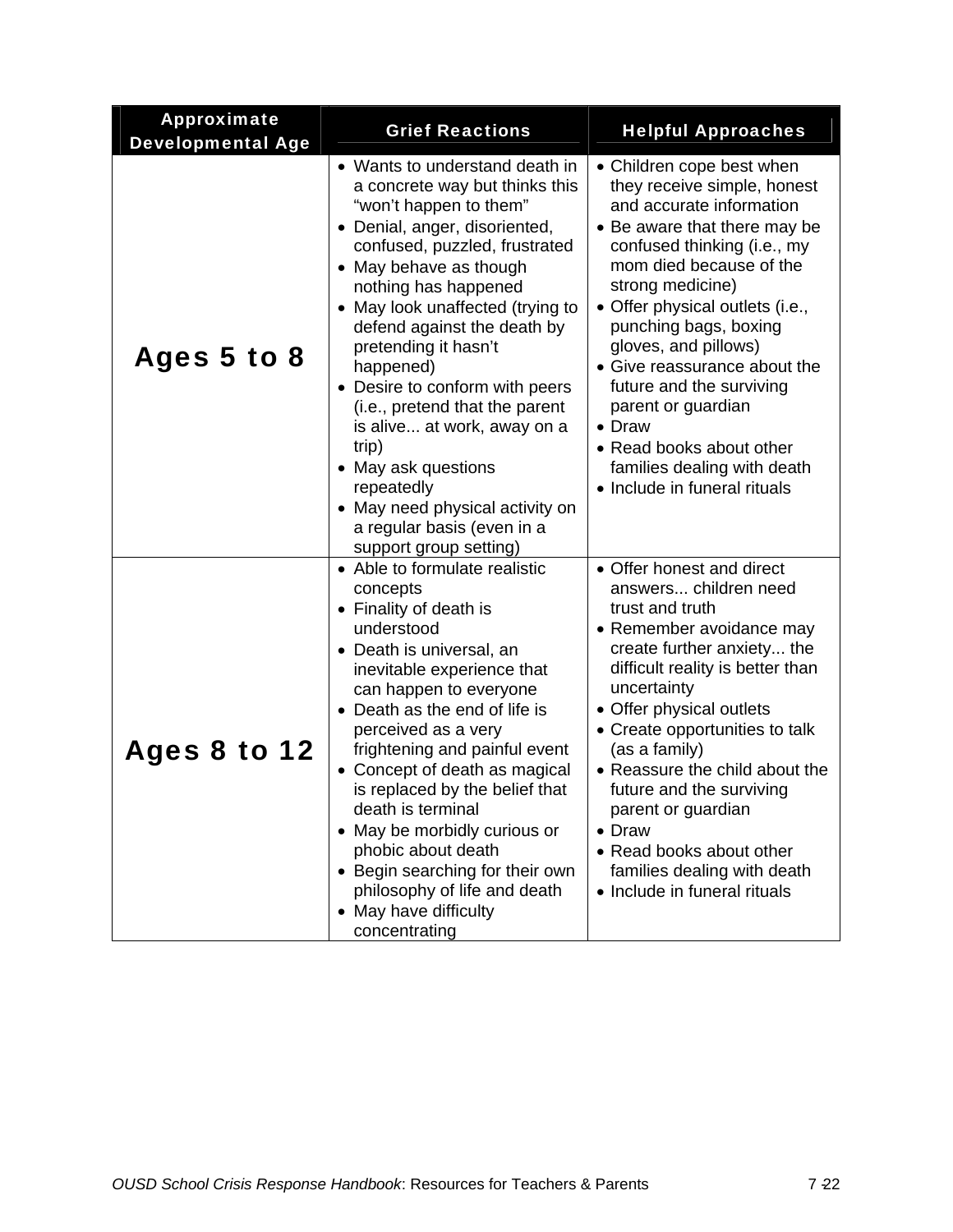| <b>Approximate</b><br><b>Developmental Age</b> | <b>Grief Reactions</b>                                                                                                                                                                                                                                                                                                                                                                                                                                                                                                                                                                                                                                                                                                                                                  | <b>Helpful Approaches</b>                                                                                                                                                                                                                                                                                                                                                                                                                                                       |
|------------------------------------------------|-------------------------------------------------------------------------------------------------------------------------------------------------------------------------------------------------------------------------------------------------------------------------------------------------------------------------------------------------------------------------------------------------------------------------------------------------------------------------------------------------------------------------------------------------------------------------------------------------------------------------------------------------------------------------------------------------------------------------------------------------------------------------|---------------------------------------------------------------------------------------------------------------------------------------------------------------------------------------------------------------------------------------------------------------------------------------------------------------------------------------------------------------------------------------------------------------------------------------------------------------------------------|
| <b>Adolescents</b>                             | • Shock, denial, anxiety,<br>distress, anger, depression<br>• Difficulty in concentrating<br>• Exhibit a decline in quality of<br>schoolwork<br>• Become withdrawn and<br>isolated from family and<br>friends<br>• Seem persistently angry<br>and/or sad<br>• Physical complaints, constant<br>fatigue, and frequent<br>drowsiness<br>• Unresolved grief may be<br>reflected in drug or alcohol<br>abuse, impulsive behavior,<br>and/or increased risk taking<br>• Instead of controlling their<br>own moods, the moods<br>appear to control the<br>adolescent<br>• Searching for their own<br>identity trying to separate<br>from their parent or guardian<br>may be difficult due to guilt or<br>fear<br>• Have a need to protect the<br>surviving parent or guardian | • Reaction may appear similar<br>to adults however they have<br>fewer coping skills<br>• May feel vulnerable and<br>need to talk<br>• Inquire about who they are<br>talking with (most adults<br>assume the adolescents are<br>talking with their friends<br>about the death and most of<br>their friends will assume they<br>are talking with an adult)<br>often they are not talking<br>about the death and need to<br>be encouraged to do so<br>• Include in funeral rituals |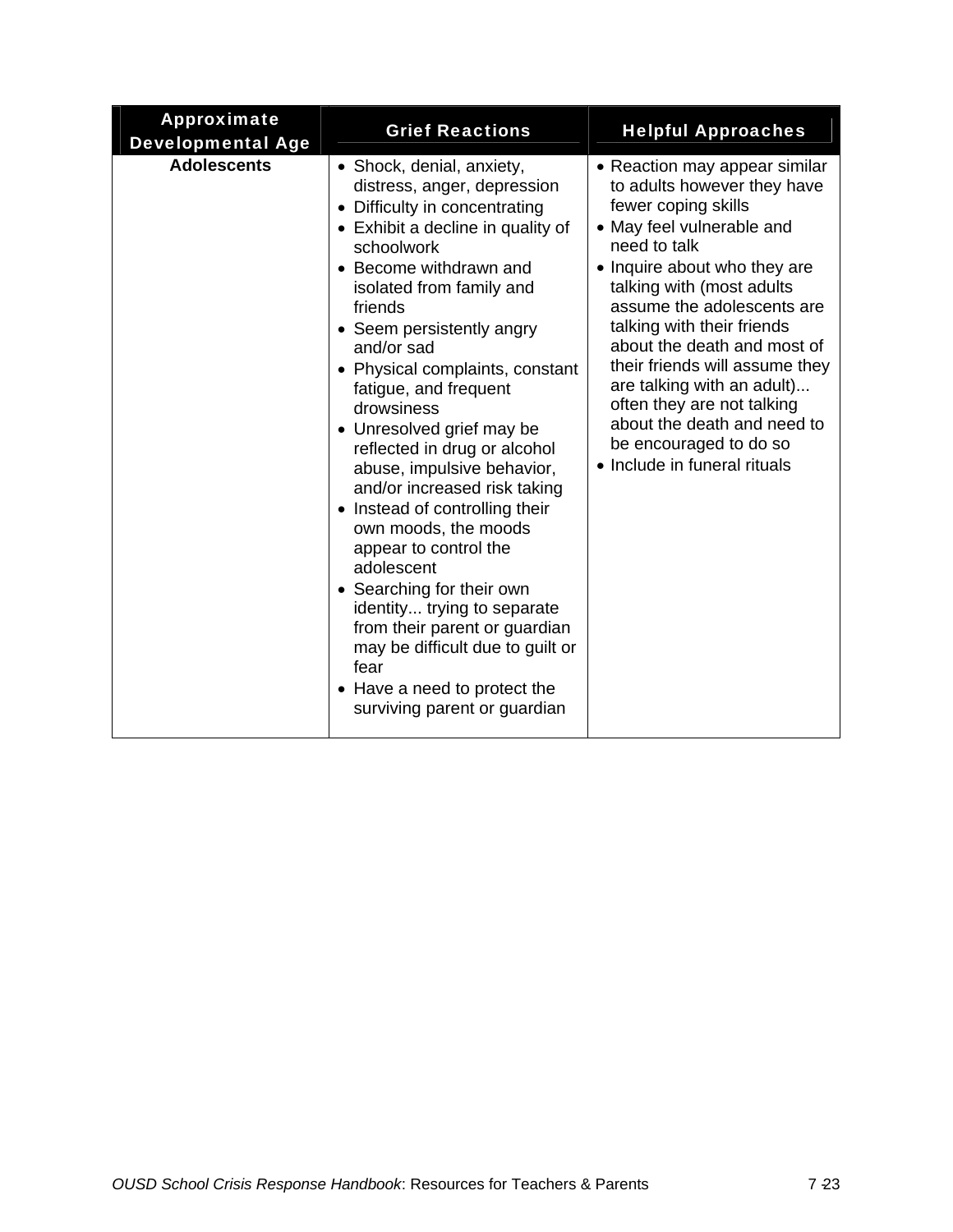## Several Grief Indicators

| <b>Physical or Behavioral</b>                                                                               | <b>Emotional or Social</b>                                                                                                                               | <b>Intellectual</b>                                                                                       |
|-------------------------------------------------------------------------------------------------------------|----------------------------------------------------------------------------------------------------------------------------------------------------------|-----------------------------------------------------------------------------------------------------------|
| • Accident Prone<br>Alcohol, Drug Abuse                                                                     | • Agitation<br>$\bullet$ Anger                                                                                                                           | Confusion<br>$\bullet$<br><b>Disbelief</b>                                                                |
| <b>Appetite Changes</b><br>Constipation<br>Diarrhea<br><b>Dizziness</b><br><b>Hives</b>                     | • Anxiousness<br>$\bullet$ Asthma<br>Compliancy<br>• Depression<br><b>Exaggerated Positive</b>                                                           | Forgetfulness<br>Inability to Concentrate<br>Inattention<br><b>Memory Loss</b><br><b>Over Achievement</b> |
| Insomnia<br>Low energy<br>Nausea (recurrent)<br>Overeating<br>$\bullet$<br>Stomachaches<br>Weight gain/loss | <b>Behavior</b><br>• Guilt Feelings<br>• Irritability<br>• Jealousy<br>• Loss of Self Esteem<br>• Moodiness                                              |                                                                                                           |
|                                                                                                             | • Nightmares<br>• "Past" Oriented<br>• Restlessness<br>• Sadness<br>• Self Critical<br>• Thoughts of Death/Suicide<br>• Withdrawal from<br>Relationships |                                                                                                           |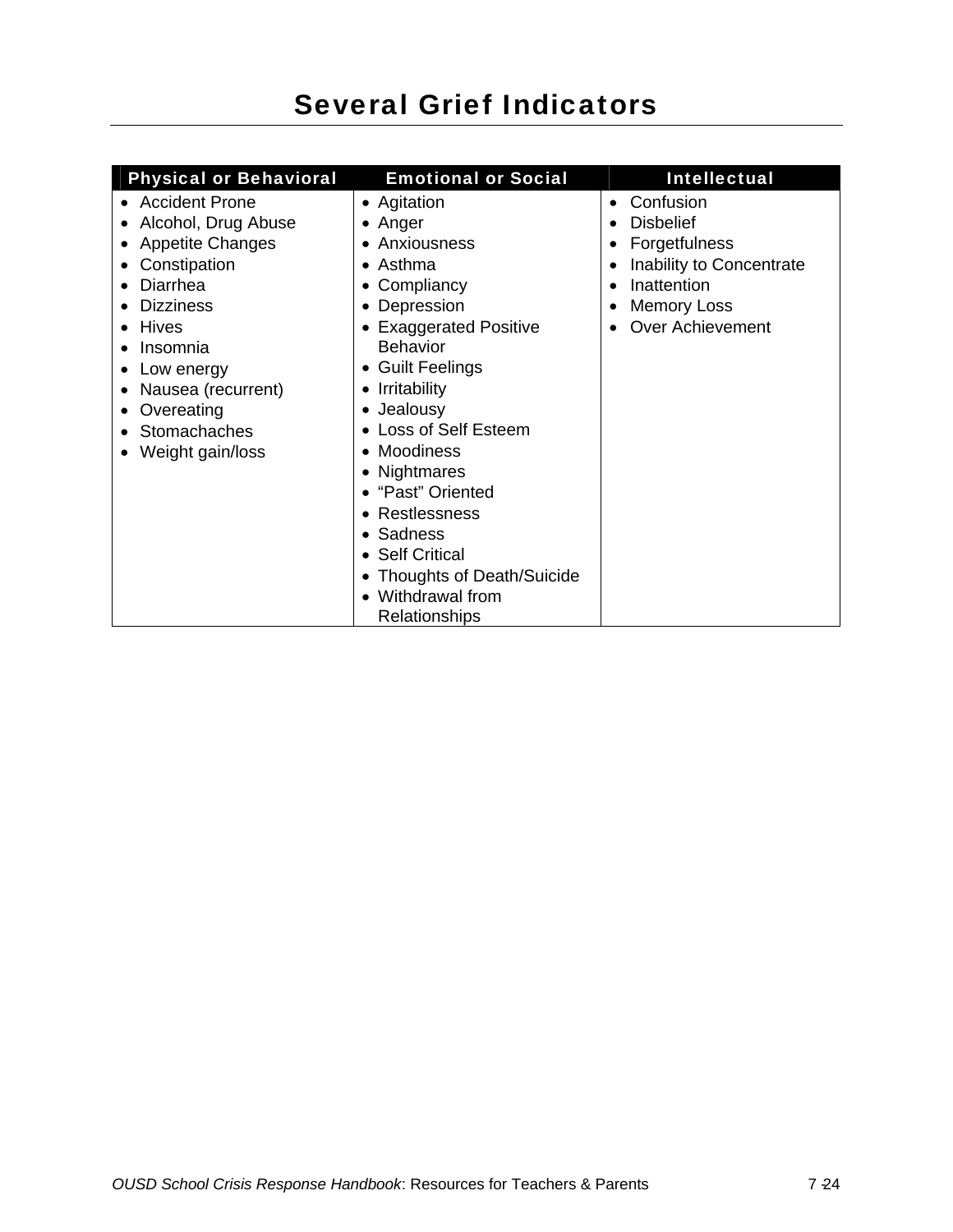When observing a child that you know, they might describe any of the feelings described below. Most people who suffer a loss experience one or more symptoms of grief. These symptoms range from:

- Feeling tightness in the throat or heaviness in the chest
- Having an empty feeling in their stomach or losing their appetite
- Feeling guilty at times, and angry at others
- Feeling restless and looking for activities, but finding it too difficult to concentrate
- Feeling as though the loss isn't real, that it didn't actually happen
- Sensing the loved one's presence, like perhaps expecting the person to walk through the door at the usual time, hearing their voice, or seeing their face.
- Wandering aimlessly and forgetting and not finishing things they've started
- Having difficulty sleeping, and dreaming of their loved one frequently
- Assuming mannerisms or traits of their loved one
- Experiencing an intense preoccupation with the life of the deceased
- Feeling guilty or angry over things that happened or didn't happen in the relationship with the deceased
- Feeling intensely angry at the loved one for leaving them
- Feeling as though they need to take care of other people who seem uncomfortable around them, by politely not talking about feelings of loss
- Needing to tell and retell and remember things about the loved one and the experience of their death
- Feeling their mood change over the slightest things
- Crying at unexpected times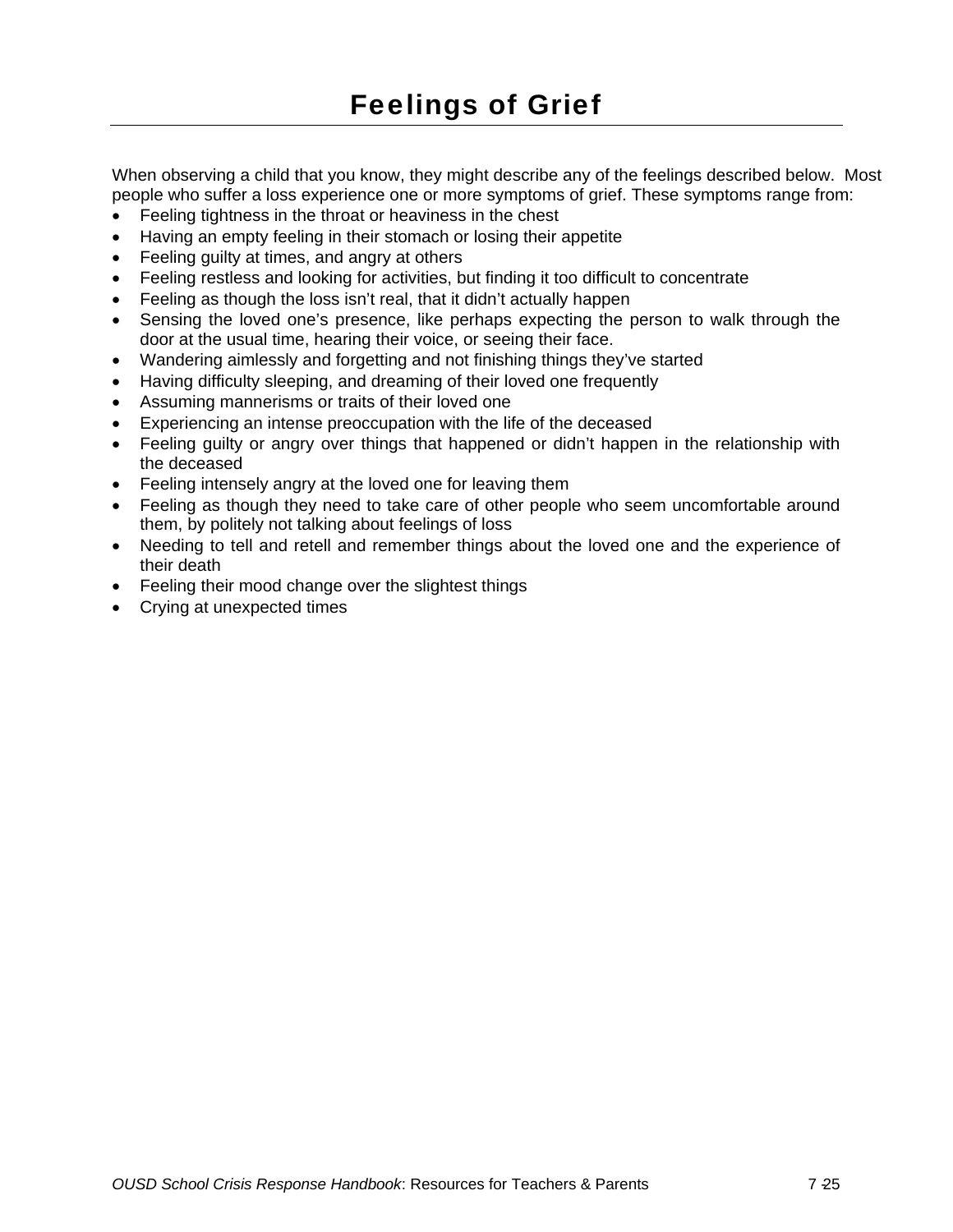More than a recipe, you may have to be mindful of the special needs of the person and respond creatively. Such effort may save a life.

## DO'S

- **Acknowledge the loss.** In the early phase, a brief embrace, few words of affection/feeling may be all that is necessary.
- Get in touch. Draw a picture or write a letter. Taking your time to write your thoughts and feelings or memories of the one who died is preferable to a signed sympathy card. The letter may be cherished for a long time.
- Be yourself. Show concern in your own way and words and let them know you will be there for them and they do not have to go through this alone.
- Allow the person to mention the deceased's name and talk about him/her.
- Accept silence. Let the mourner give you cues and lead the conversation.
- Be a good, reflective listener, accepting all emotional states (sadness, anger, guilt and rage) without rebuking or trying to change the subject. Let them express their fears and concerns.
- Stay available over the long-term.
- Provide structure and continuity in their daily routine. Set appropriate limits while being patient and understanding.
- Attend to practical matters that might reduce the mourner's stress (e.g., get attendance sheets in on time). Be mindful that help may be needed beyond the initial period of grieving.
- Encourage others to help or visit.
- Allow grief to be worked through. The mourner may want to keep pictures to in sight, build a shrine, and visit places that remind them of their loved one, or sleep with the possessions of their loved one.
- In time, draw person into quiet outside activities, as they might not take the initiative to go out alone. Encourage time to play.
- When mourner returns to social activity, treat her normally. Acknowledge the loss and changes in her life but avoid pity – it can destroy self-respect. Understanding is sufficient.
- Be mindful of necessary progress through grief. If person seems unable to resolve sadness/anger/guilt, suggest a consultation with a helping professional.

## DONT'S

- Don't minimize their feelings or avoid uncomfortable topics.
- Avoid clichés, easy answers. Spiritual sayings can provoke anger unless the mourner shares the implied faith (e.g., "Be strong."; "Time will heal."; "It was God's will.").
- Do not attempt to tell the mourner how they feel. You can ask, without intrusively probing, but you cannot know unless they tell you. ("I know how you feel.") Learn but don't instruct.
- Do not probe for details about the death. If the mourner offers such details, listen compassionately.
- Avoid talking about trivia to others in front of the person for extensive periods of time, even if done to distract the mourner.
- Don't be afraid to admit "you don't know."
- Don't go into your own losses at length.
- Don't avoid using words like "death" or "died."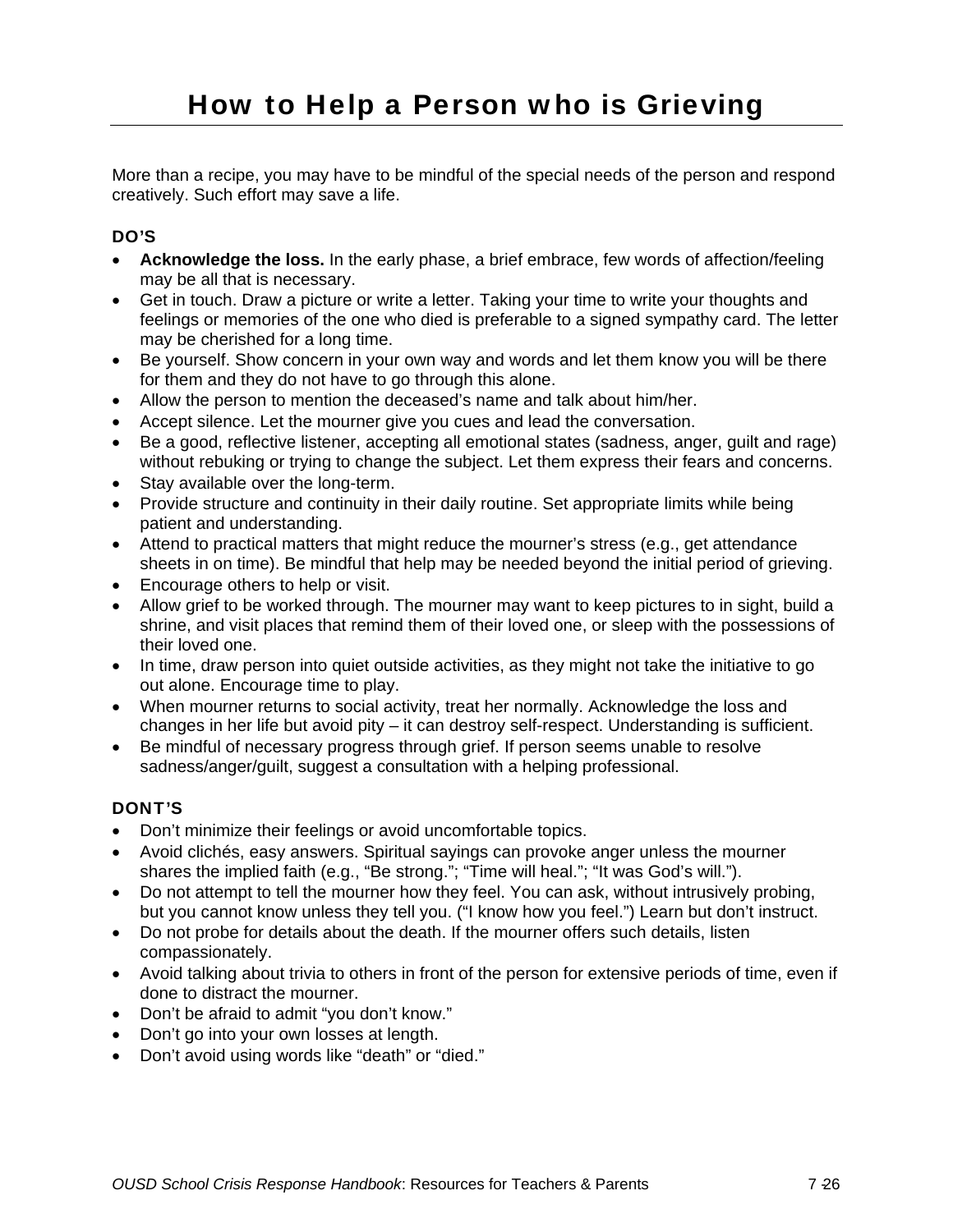## Common Myths about How to Grieve

- 1. Bury your feelings ("don't feel bad!")
- 2. Replace the loss ("we'll get you a new one.")
- 3. Grieve alone ("leave her alone, she'll feel better later.")
- 4. Just give it time.
- 5. Regret the past (different, better, more)

## How Others Try to Help but Don't

- 1. They don't know what to say
- 2. They're afraid of our feelings ("be strong for others"; "get a hold of yourself")
- 3. They try to change the subject ("everything's going to be okay")
- 4. They intellectualize ("be thankful you have another"; "all things must pass")
- 5. They think that keeping busy helps
- 6. They don't want to talk about death ("he's passed away"; "he's gone to eternal rest")
- 7. They want us to keep our faith ("you shouldn't be angry with God")
- 8. They say other things that may make you feel worse not better ("cheer up"; "every cloud has a silver lining"; "give us a smile"; "it's God's will"; "don't cry, crying only upsets you"; "it was meant to happen"; "you'll find someone else"; "don't be morbid")

## "Academy Award" Recovery (We want others to think we're fine)

- 1. Leads to loss of aliveness
- 2. Suppress feelings leading to sleeplessness, periods of confusion over simple decisions, living for things that aren't there, addictions, consume to ease the pain, fear of future and past, and isolation.
- 3. We act out (suicide attempt, child abuse)

## Starting to Recover

- 1. Acknowledge problem exists
- 2. Acknowledge that problem is associated with loss
- 3. Acknowledge that you are now ready to deal with your grief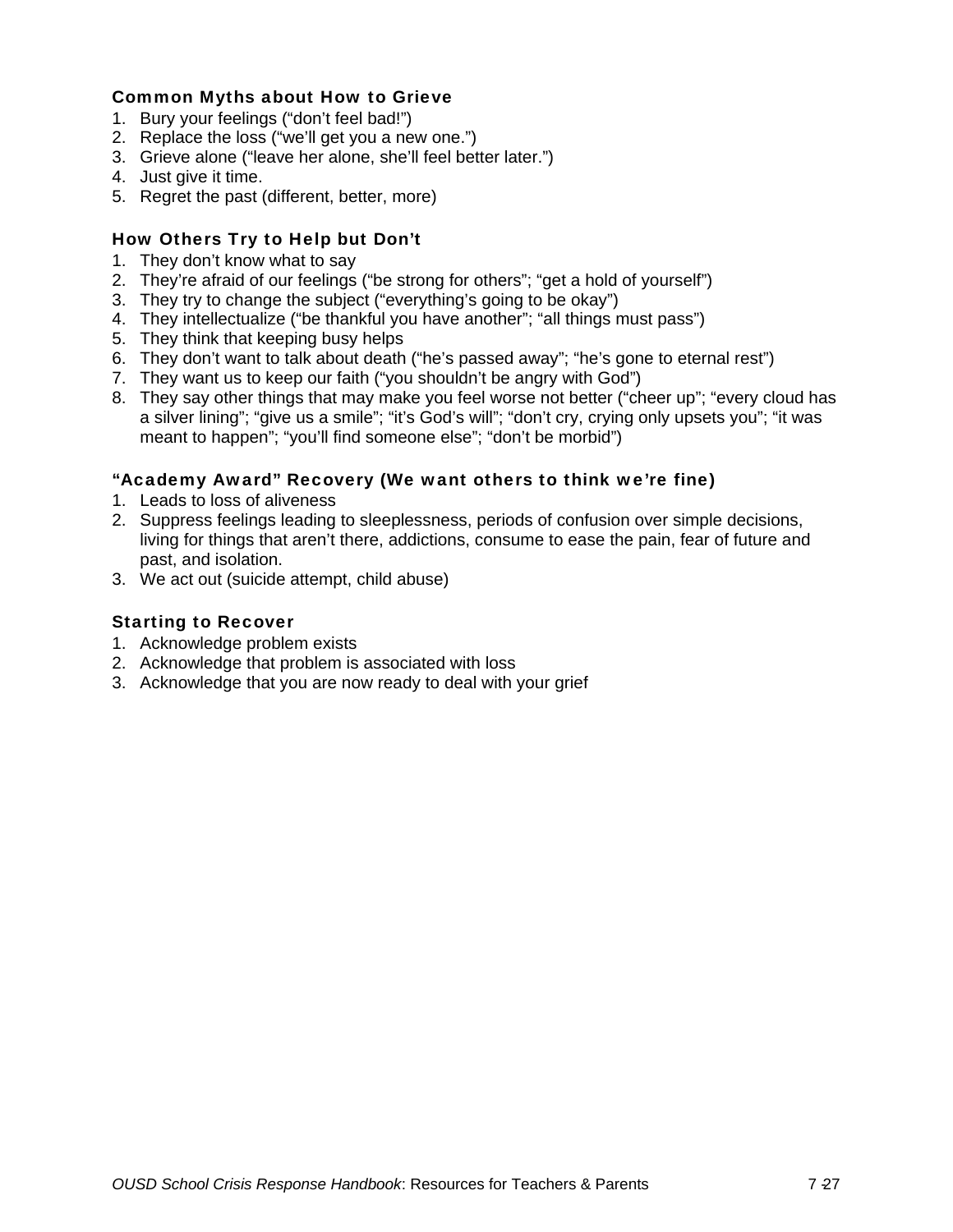## Grief Process for Adults

Grief is the experience of psychological (feelings, thoughts, attitudes), social (behavior with others), and physical reactions (health and bodily symptoms) to one's perception of loss. It is a unique reaction based on the characteristics and meaning of the lost relationship, one's personal characteristics, and the specific circumstances surrounding the death.

Grief over the death of a child is particularly intense and long lasting. One loses not only the child, but, secondarily, parts of oneself, parts of one's partner, parts of one's family, and parts of the future.

Grief responses are natural reactions that express three things:

- 1) Feelings about the loss.
- 2) Protest of the loss and wish to undo it/have it be not true.
- 3) Effects one experiences from the assault on oneself cause by the loss.

#### **GOAL OF GRIEF**

The goal of grief is to make the necessary internal (psychological) and external (social) changes to accommodate to the loss healthily.

To get to this point, one must:

- 1) Changes one's relationship to the loved one- recognizing the death and developing new ways of relating to him/her.
- 2) Develop a new sense of oneself to reflect the many changes that occurred when one lost one's love one.
- 3) Establish healthy new ways of being in the world without one's loved one.
- 4) Find new people, objects or pursuits in which to put the emotional investment one placed in one's relationship with the deceased.

(Source: OUSD/Valerie Lopes)